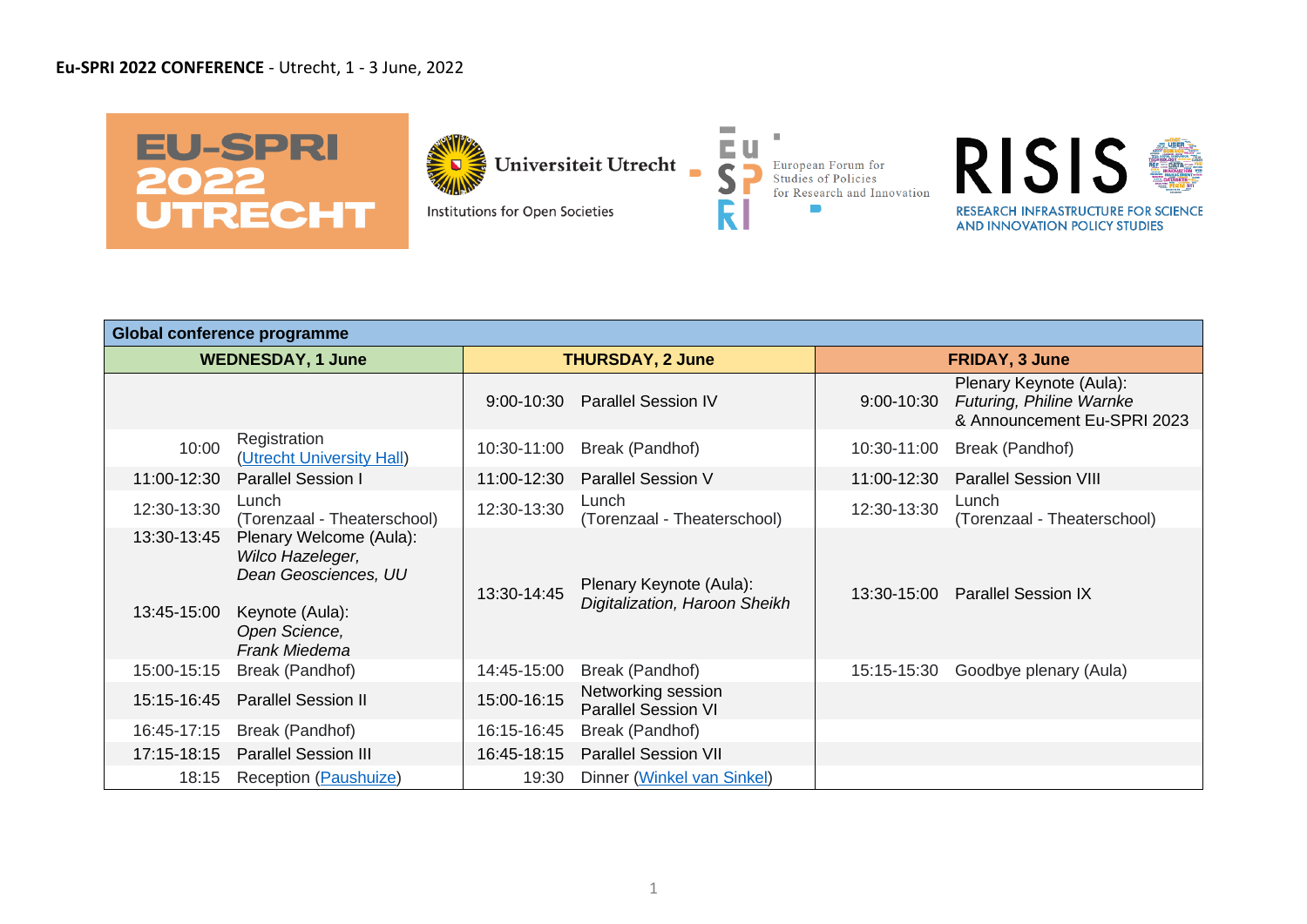## **Eu-SPRI 2022 Conference – Parallel session overview**

|            |             |    |                                            |               |                      | <b>Academy Building (Academiegebouw)</b> |                  | <b>Cervantes</b><br>Institute | <b>Theater School</b> |                          |                          |
|------------|-------------|----|--------------------------------------------|---------------|----------------------|------------------------------------------|------------------|-------------------------------|-----------------------|--------------------------|--------------------------|
| <b>DAY</b> | <b>Time</b> |    | Session slot (min)                         | Aula          | B. van<br>Zuylenzaal | Kanunnikenzaal                           | <b>Zaal 1636</b> | Westerdijk<br>kamer           | Grote Zaal            | Theaterlokaal<br>017     | Theaterzaal              |
| <b>WED</b> | 11:00-12:30 | 90 | Parallel Session I                         | 23.1          | 1.1                  | 24.1                                     | 10.1             | 15.1                          | 27.1                  |                          | 13.1                     |
| <b>WED</b> | 15:15-16:45 | 90 | <b>Parallel Session II</b>                 | 23.2          | 1.2                  | 26.1                                     | 10.2             | 15.2                          | 17.1                  | 7.1                      | 13.2                     |
| <b>WED</b> | 17:15-18:15 | 60 | <b>Parallel Session III</b>                | SAB           | 1.3                  | 7.2                                      | 10.3             | 19.1                          |                       | $\overline{\phantom{a}}$ | $\overline{\phantom{a}}$ |
| <b>THU</b> | 09:00-10:30 | 90 | <b>Parallel Session IV</b>                 | 23.3          | 3.1                  | 2.1                                      | 10.4             | 15.3                          | 27.2                  | 8.1                      | 14.1                     |
| <b>THU</b> | 11:00-12:30 | 90 | <b>Parallel Session V</b>                  | 23.4          | 3.2                  | 26.2                                     | 9.1              | 15.4                          | 27.3                  | 6.1                      | 14.2                     |
| <b>THU</b> | 15:00-16:15 | 75 | Networking /<br><b>Parallel Session VI</b> | <b>TASK-I</b> | 26.3                 |                                          | 9.2              |                               | <b>RISIS</b>          |                          |                          |
| <b>THU</b> | 16:45-18:15 | 90 | <b>Parallel Session VII</b>                | 23.5          | 20.1                 |                                          | 9.3              | 18.1                          | 12.1                  | 5.1                      | 11.1                     |
| <b>FRI</b> | 11:00-12:30 | 90 | <b>Parallel Session VIII</b>               | 23.6          | 8.2                  | 16.1                                     | 24.2             | 19.2                          | 12.2                  | 11.2                     | 14.3                     |
| <b>FRI</b> | 13:30-15:00 | 90 | <b>Parallel Session IX</b>                 | 23.7          |                      | 16.2                                     | 25.1             |                               | 12.3                  | 11.3                     |                          |

| Track nr. | <b>SPECIAL SESSION TRACKS</b>                                                                                            | <b>Track organizers</b>                                                                        |
|-----------|--------------------------------------------------------------------------------------------------------------------------|------------------------------------------------------------------------------------------------|
| -1        | The role of science for policy: new requirements and new challenges                                                      | Magnus Gulbrandsen, Jakob Edler, Jordi Molas-Gallart, Silje Tellmann                           |
| 2         | Forward-looking activities (FLA) for STI policies                                                                        | Per Dannemand Andersen, Attila Havas, Mathias Weber                                            |
| 3         | The future of science: exploring the relationship between digitalisation and scientific practices                        | Barbara Ribeiro, David Barbera                                                                 |
| -5        | Ethics and politics of science, technology and innovation policy                                                         | Lukas Fuchs, Theo Papaioannou                                                                  |
| 6         | Accounting for justice in transformative innovation policy                                                               | Linda Widdel, Stephanie Daimer, Katharina Schiller, Minna Kaljonen, Annika Lonkila             |
| -7        | Diversity and inclusion in transition research and policies                                                              | Anne Kantel, Sabine Preuss, Joy Clancy, Mariëlle Feenstra                                      |
| 8         | Connections between transforming STI policy and geopolitics, positive and negative security, and global justice          | Paula Kivimaa, Jakob Edler                                                                     |
| 9         | Responsible Research and Innovation as a toolkit: indicators, application, and context                                   | Tobias Buchmann, Patrick Wolf, Matthias Müller, Michael Schlaile, Marion Dreyer, Frank         |
|           |                                                                                                                          | Dratsdrummer, Bianca Witzel                                                                    |
| 10        | Transformative innovation policy and the institutionalisation of responsible research and innovation                     | Peter Biegelbauer, Petra Wagner, Mika Nieminnen, Ralf Lindner, Philine Warnke, Simon Fielke    |
| 11        | Steering research for the Sustainable Development Goals (SDGs)                                                           | Hugo Confraria, Valeria Arza, Tommaso Ciarli, Ed Noyons, Ismael Rafols                         |
| 12        | The geographies of challenge-led and mission-oriented innovation policies                                                | Markus Bugge, Teis Hansen, Markus Steen, Elvira Uyarra                                         |
| 13        | Covid-19 recovery, sustainability transitions and innovation policy                                                      | Paula Kivimaa, Sylvia Schwaag-Serger, Matthias Weber                                           |
| 14        | Transformative social innovation in sustainability and health                                                            | Tineke Kleinhout-Vliek, Wouter Boon, Jarno Hoekman, Effie Amanatidou, Sabine Hielscher, Katrin |
|           |                                                                                                                          | Ostertag, Tanja Kaufmann, Jürgen Howaldt, Karoline Rogge                                       |
| 15        | Joint OECD-JRC session on policy intelligence for system-level innovation for sustainability and societal transformation | Dimitris Pontikakis, Michael Keenan                                                            |
| 16        | The space sector in transformation: new challenges for policy and governance at the nexus of space,                      | Douglas Robinson, Xiao-Shan Yap                                                                |
|           | commercialisation, and sustainable development                                                                           |                                                                                                |
| 17        | The role of standards and regulation in fostering innovation                                                             | Paul Wiegmann, Jaime Bonnin Roca, Kai Jakobs, Parth Vaishnav                                   |
| 18        | Governance of digital ecosystems                                                                                         | Irene Niet, Anne Marte Gardenier                                                               |
| Track nr. | <b>OPEN TRACKS</b>                                                                                                       |                                                                                                |
| 19        | Digital technologies, platforms and business model innovations                                                           |                                                                                                |
| 20        | Open science and the changing governance of science                                                                      |                                                                                                |
| 21        | Research infrastructures: open data, big data, and new research avenues for STI studies                                  |                                                                                                |
| 22        | <b>Futuring and Foresight</b>                                                                                            |                                                                                                |
| 23        | STI policy for societal challenges: policy design, implementation and evaluation                                         |                                                                                                |
| 24        | The impact of STI policy: new indicators and approaches                                                                  |                                                                                                |
| 25        | Social innovation: enabling factors and existing practices                                                               |                                                                                                |
| 26        | Globalization and the geography of knowledge and innovation                                                              |                                                                                                |
| 27        | STI policies, coproduction and transformations                                                                           |                                                                                                |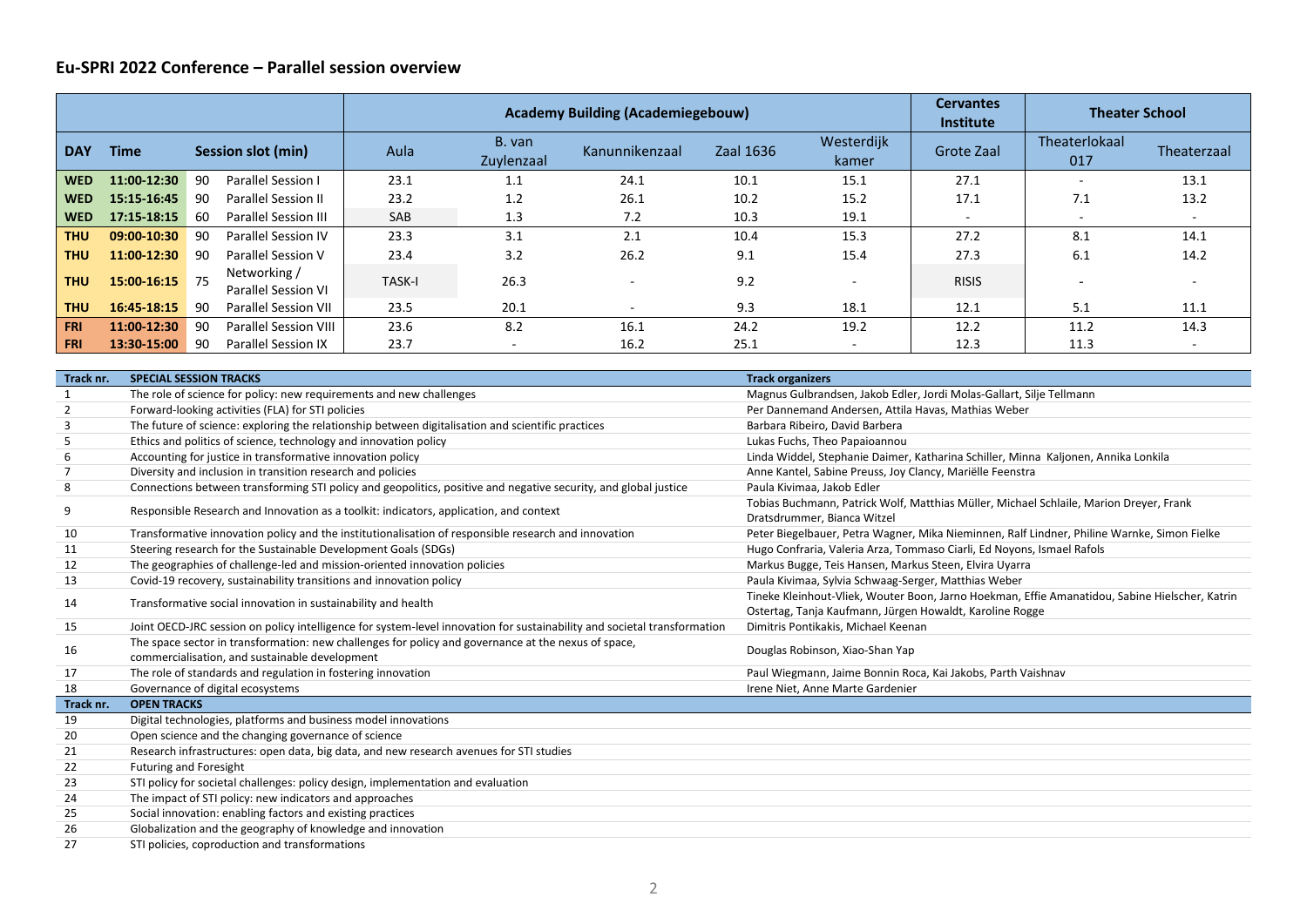| Date                         | Session                                                                             | <b>Session Chair</b>      | Paper ID | <b>Presentation author(s)</b>                                                                                                                               | <b>Presentation title</b>                                                                                                                                   | <b>Type</b> |
|------------------------------|-------------------------------------------------------------------------------------|---------------------------|----------|-------------------------------------------------------------------------------------------------------------------------------------------------------------|-------------------------------------------------------------------------------------------------------------------------------------------------------------|-------------|
| <b>WED</b><br>11:00<br>12:30 | 1.1 - Science policy interaction I<br>(B. van Zuylenzaal, Academy<br>Building)      | Magnus<br>Gulbrandsen     | 214      | Jakob Edler, Maria Karaulova and Erlend Osland<br>Simensen                                                                                                  | How do institutional conditions influence research use by policymakers?                                                                                     | Full paper  |
|                              |                                                                                     |                           | 215      | Kari-Elisabeth Skogen, Erlend Osland Simensen,<br>Magnus Gulbrandsen and Taran Mari Thune                                                                   | BUGs in the system – Government officials as brokers, users and gatekeepers of<br>research                                                                  | Full paper  |
|                              |                                                                                     |                           | 203      | Matthias Huegel, Philip Doerr and Martin Kalthaus                                                                                                           | Where it all began: Transfer Opportunity Recognition by Scientists and their<br>Choice of Transfer Channels                                                 | Speed talk  |
|                              | 10.1 - Transformative innovation<br>policy and RRI                                  | Peter Biegelbauer         | 120      | Douglas Robinson, Mireille Matt and Renée van Dis                                                                                                           | Implementing Missions on the ground: Where transformative policy and RRI<br>meet.                                                                           | Full paper  |
|                              | (Zaal 1636, Academy Building)                                                       |                           | 25       | Martijn Wiarda, Vladimir Sobota, Matthijs Janssen,<br>Geerten van de Kaa, Emad Yaghmaei and Neelke<br>Doorn                                                 | Public Participation in Mission-Oriented Innovation Projects                                                                                                | Full paper  |
|                              |                                                                                     |                           | 248      | Magdalena Wicher, Richard Woolley, Jordi Molas-<br>Gallart and Shauna Stack                                                                                 | Transformative Innovation Policies (TIPs) in translation from theory to practice                                                                            | Full paper  |
|                              | 13.1 - Covid-19 recovery<br>(Theaterzaal, Theater School)                           | Sylvia Schwaag-<br>Serger | 175      | Karl Matthias Weber, Bernhard Dachs, Sylvia<br>Schwaag-Serger, Lennart Stenberg, Daniel<br>Johannson, Paula Kivimaa, David Lazarevic and Jari<br>Lukkarinen | The transformative potential of COVID-19 recovery packages: A multi-level and<br>multi-policy domain perspective                                            | Full paper  |
|                              |                                                                                     |                           | 43       | Paula Kivimaa, Jani Lukkarinen and David Lazarevic                                                                                                          | Analysis of Covid-19 Recovery and Resilience Policy in Finland: A Transformative<br>Policy Mix Approach                                                     | Full paper  |
|                              |                                                                                     |                           | 82       | Mika Naumanen                                                                                                                                               | Covid-19 pandemic's impacts on innovation collaboration                                                                                                     | Speed talk  |
|                              | 15.1 - Policy intelligence for                                                      | Dimitrios Pontikakis      | 153      | Anabela Santos, Javier Barbero, Olga Diukanova,                                                                                                             | On the road to a 'Competitive Environmental Sustainability': How can European                                                                               | Full paper  |
|                              | system-level innovation                                                             |                           |          | Simone Salotti and Dimitrios Pontikakis                                                                                                                     | funds support regions in the transition?                                                                                                                    |             |
|                              | (Westerdijkkamer, Academy                                                           |                           | 163      | Sergey Kolesnikov, Gabriel Chan, Anna Goldstein,                                                                                                            | Technology Spillovers as Drivers of Clean Energy Innovation: Mechanisms,                                                                                    | Full paper  |
|                              | Building)                                                                           |                           |          | Laura Diaz Anadon and Venkatesh Narayanamurti                                                                                                               | <b>Enablers and Policy Implications</b>                                                                                                                     |             |
|                              |                                                                                     |                           | 227      | Ivan Nechaev and Daniel Hain                                                                                                                                | Methodology of extraction of social effects reflected in CSR reports                                                                                        | Full paper  |
|                              | 23.1 - Evaluating transformative<br>innovation policies<br>(Aula, Academy Building) | Florian Roth              | 49       | Alejandra Boni, Jordi Molas-Gallart, Diana Velasco,<br>Pablo F. Mendez, Paulina Terrazas and Johannes<br>Schot                                              | Evaluating transformative innovation policy from a formative approach. Insights<br>from two experimental engagements                                        | Full paper  |
|                              |                                                                                     |                           | 54       | Tessa Mauw, Jonas Torrens, Mansi Jain and Martijn<br>van den Hurk                                                                                           | New advances in evaluating urban experimentation                                                                                                            | Full paper  |
|                              |                                                                                     |                           | 59       | Florian Roth, Ralf Lindner, Miriam Hufnagl, Florian<br>Wittmann and Merve Yorulmaz                                                                          | Insights from the Scientific Support Action to the German High-Tech Strategy<br>2025                                                                        | Full paper  |
|                              | $\overline{24.1}$ - Findings from evaluating<br>STI policies                        | Franz Barjak              | 81       | Sergio Barbosa, Patricio Sáiz and José Luis Zofio                                                                                                           | The Emergence of Innovation Networks: Patents, Collaboration, and National<br>Innovation Systems in the European Periphery over the Long Term               | Full paper  |
|                              | (Kanunnikenzaal, Academy                                                            |                           | 124      | Franz Barjak                                                                                                                                                | Linking science and innovation through student-mediated knowledge exchange                                                                                  | Full paper  |
|                              | Building)                                                                           |                           | 103      | Vladislav Cadil, Ondrej Dvoulety and Tomas Ratinger                                                                                                         | Research, Development and Innovation Strategies of Enterprises in Business R&D<br>Support Programmes, the Case of the Czech Republic                        | Speed talk  |
|                              |                                                                                     |                           | 202      | Juan Aparicio, Javier Barbero, Jon Mikel Zabala-<br>Iturriagagoitia and Jose Luis Zofio                                                                     | Which are the bottleneck that constrain European innovation performance?                                                                                    | Speed talk  |
|                              | 27.1 - STI policies and co-<br>production<br>(Grote Zaal, Cervantes)                | Vassilis Galanos          | 225      | Enza Lissandrello, Rasmus Nedergård Steffansen and<br>Lasse Schytt Nørgaard                                                                                 | Knowledge Co-production on Air Quality - The Role of Planning Research in<br>Participatory, Healthy, and People-Centered Cities                             | Full paper  |
|                              |                                                                                     |                           | 97       | Vassilis Galanos                                                                                                                                            | Why so Few AI Practitioners in AI Policy? Specialist Views on Questions of<br>Control, Regulation, and Participation in Highly Promissory Environments.     | Full paper  |
|                              |                                                                                     |                           | 171      | Hazal Baytok, Nicolas Julllien and Müge Özman                                                                                                               | The Feedback Loop Between the Online Citizen Science Platforms and Their<br>Participants: An Empirical Study of How Institutions and Motivations are Shaped | Speed talk  |
|                              |                                                                                     |                           | 99       | Janina Käyhkö, Kaisa Korhonen-Kurki, Mikael Hilden<br>and Sirkku Juhola                                                                                     | Emerging forms of institutionalising user engagement in science: knowledge co-<br>production in strategic research in Finland                               | Speed talk  |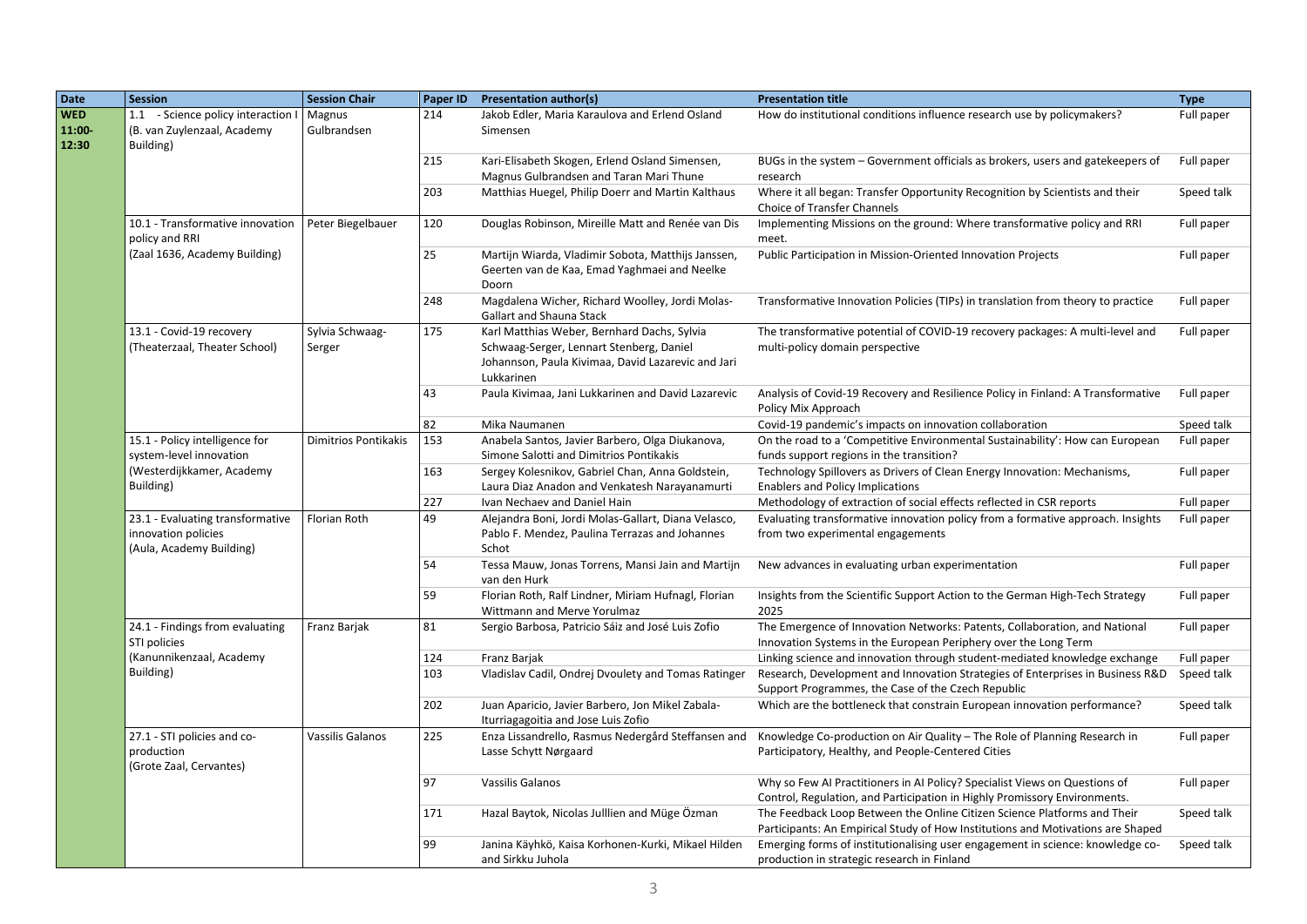| <b>WED</b><br>15:15<br>16:45 | 1.2 - Funding policy and impact<br>(B. van Zuylenzaal, Academy<br>Building)                         | Jakob Edler         | 179 | Silje Tellmann and Magnus Gulbrandsen                                                                                                                           | Demanding research: an analysis of contract research in policymaking                                                                                                                  | Full paper |
|------------------------------|-----------------------------------------------------------------------------------------------------|---------------------|-----|-----------------------------------------------------------------------------------------------------------------------------------------------------------------|---------------------------------------------------------------------------------------------------------------------------------------------------------------------------------------|------------|
|                              |                                                                                                     |                     | 164 | Jones and Michael Hopkins                                                                                                                                       | Joshua Moon, Frederique Bone, Duncan Moore, Kate Connecting capabilities: A role for specialist knowledge exchange professionals in<br>boundary-spanning university research projects | Full paper |
|                              |                                                                                                     |                     | 150 | Thomas Zacharewicz, Noemí Pulido Pavón and<br>Benedetto Lepori                                                                                                  | Funding modes and university research performance A multilevel analysis                                                                                                               | Full paper |
|                              | 10.2 - Transformative innovation<br>policy and RRI                                                  | Mika Nieminen       | 243 | Peter Biegelbauer, Petra Wagner and Katharina<br>Berger                                                                                                         | Experiences with institutionalizing responsible research performing and funding                                                                                                       | Full paper |
|                              | (Zaal 1636, Academy Building)                                                                       |                     | 199 | Stephanie Daimer, Hendrik Berghäuser and Ralf<br>Lindner                                                                                                        | The Institutionalisation of a New Paradigm at Policy Level                                                                                                                            | Full paper |
|                              |                                                                                                     |                     | 96  | Bart Walhout, Kornelia Konrad and Stefan Kuhlmann                                                                                                               | Making a difference? - Nanotechnology governance, Responsible Innovation and<br>the quest for transformative change                                                                   | Full paper |
|                              | 13.2 - Covid-19 recovery<br>(Theaterzaal, Theater School)                                           | Paula Kivimaa       | 241 | Markus Trunschke, Bettina Peters, Dirk Czarnitzki<br>and Christian Rammer                                                                                       | COVID-19 and Innovation: Long COVID for German Innovation Activities?                                                                                                                 | Speed talk |
|                              |                                                                                                     |                     | 233 | Leticia Müller and Jochen Markard                                                                                                                               | Analyzing net-zero policy mixes from a sustainability transitions perspective                                                                                                         | Full paper |
|                              |                                                                                                     |                     | 123 | Susanne Giesecke and Dana Wasserbacher                                                                                                                          | Future Roadmaps of Consumption in the EU                                                                                                                                              | Speed talk |
|                              | 15.2 - Policy intelligence for<br>system-level innovation<br>(Westerdijkkamer, Academy<br>Building) | Guia Bianchi        | 207 | Dimitrios Pontikakis, Ignacio Gonzalez Vazquez, Guia<br>Bianchi, Marina Ranga, Solange Mifsud, Ramojus<br>Reimeris, Anabela Marques Santos and Carmen<br>Madrid | Innovation Strategies for Sustainability (S4)                                                                                                                                         | Full paper |
|                              |                                                                                                     |                     | 213 | Michael Keenan                                                                                                                                                  | Transitions in strategic intelligence: developing the knowledge base for STI-<br>enabled sustainability transitions                                                                   | Full paper |
|                              |                                                                                                     |                     | 122 | Dominique Guellec, Paresa Markianidou, Lena<br>Tsipouri and Joseba Sanmartín                                                                                    | The IntelComp Platform: A Policy Intelligence Tool for Transformative STI Policies                                                                                                    | Speed talk |
|                              |                                                                                                     |                     | 64  | Sarah Seus and Elisa Wallwaey                                                                                                                                   | SIPER: the Science and Innovation Policy Evaluations Repository: what is it and<br>what can be done with it?                                                                          | Speed talk |
|                              | 17.1 - The role of standards and<br>regulation in fostering innovation                              | Paul Wiegmann       | 21  | Knut Blind and Florian Münch                                                                                                                                    | Rules and innovation in a globalising economy: Do standards and regulations<br>affect innovation differently?                                                                         | Full paper |
|                              | (Grote Zaal, Cervantes)                                                                             |                     | 300 | Paul Wiegmann, Doyoung Eom, Henk de Vries                                                                                                                       | Measuring Societal Impact of Standards                                                                                                                                                | Full paper |
|                              |                                                                                                     |                     | 301 | Jaime Bonnin Roca                                                                                                                                               | The role of regulators as innovation intermediaries                                                                                                                                   | Full paper |
|                              | 23.2 - Research evaluation and<br>societal impact                                                   | Jordi Molas-Gallart | 148 | André Brasil, Joviles Vitorio Trevisol and Leonie van<br>Drooge                                                                                                 | Research evaluation in Brazil and The Netherlands: A comparative study                                                                                                                | Full paper |
|                              | (Aula, Academy Building)                                                                            |                     | 80  | Jordi Molas-Gallart and Richard Woolley                                                                                                                         | Research impact seen from the user side                                                                                                                                               | Full paper |
|                              |                                                                                                     |                     | 86  | Kristin Oxley                                                                                                                                                   | Grant peer review panels evaluating interdisciplinary research - a stumbling<br>block for effective STI policy for societal challenges?                                               | Speed talk |
|                              |                                                                                                     |                     | 251 | Carlos Montalvo                                                                                                                                                 | Innovation social value optimisation: Behavioural additionality, impact<br>assessment and policy roadmapping                                                                          | Speed talk |
|                              | 26.1 - Relatedness,                                                                                 | Carolina Castaldi   | 84  | Indira Yarullina                                                                                                                                                | Structure and dynamics of regional research landscape                                                                                                                                 | Full paper |
|                              | diversification and skills<br>(Kanunnikenzaal, Academy                                              |                     | 143 | Mariane Santos Françoso, Ron Boschma and<br>Nicholas Vonortas                                                                                                   | Regional diversification in Brazil: patterns and policy prospects                                                                                                                     | Full paper |
|                              | Building)                                                                                           |                     | 56  | Carolina Castaldi and Kyriakos Drivas                                                                                                                           | Innovation and Regional Branching: an Exploration of Technological, Design and<br><b>Market Activities</b>                                                                            | Full paper |
|                              | 7.1 - Diversity and inclusion in<br>transitions                                                     | Anne Kantel         | 48  | Riina Bhatia, Maria Merisalo, Nina Rilla and Tuisku<br>Salonen                                                                                                  | From persisting gender inequality to inclusion in research and innovation<br>content: challenging the gender equality norm in the STI fields                                          | Full paper |
|                              | (Theaterlokaal 017, Theater<br>School)                                                              |                     | 73  | Amanda Martinez Reyes and Jenny Lieu                                                                                                                            | A transdisciplinary approach to redefine the roles, identities, and experiences of<br>diverse stakeholder groups in regional energy transitions                                       | Full paper |
|                              |                                                                                                     |                     | 90  | Lucio Morettini and Massimiliano Tani Bertuol                                                                                                                   | Gender and career progression in academia: European evidence                                                                                                                          | Full paper |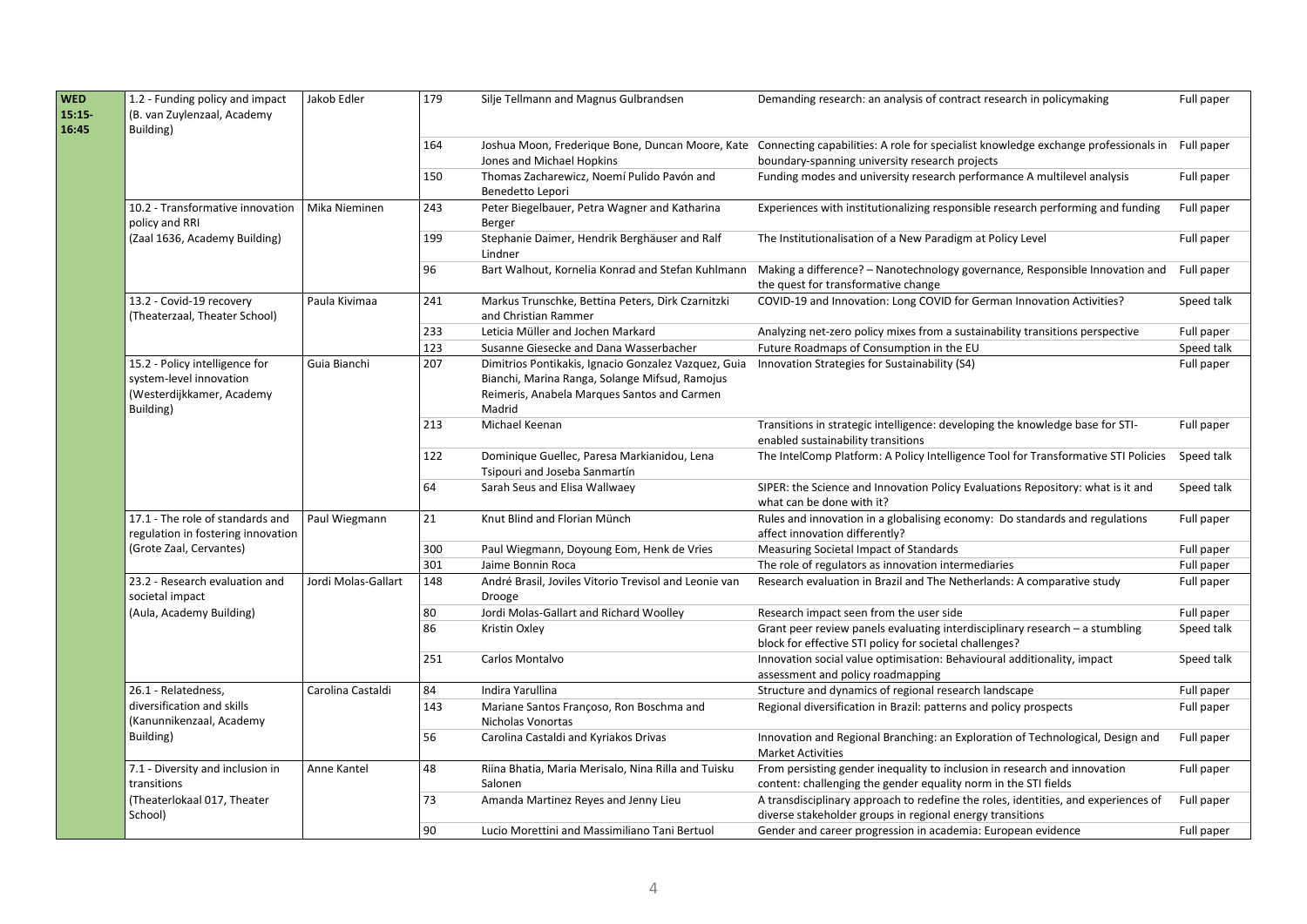| <b>WED</b><br>17:15<br>18:15 | Stakeholder Advisory Board<br>(SAB) session<br>(Aula, Academy Building)             | Philippe Larrue   |     | SAB members:<br>Tatiana Fernandez Sirera<br>Christian Naczinsky<br>Antti Pelkonen                                                                                 |                                                                                                                                            |            |                                                                              |
|------------------------------|-------------------------------------------------------------------------------------|-------------------|-----|-------------------------------------------------------------------------------------------------------------------------------------------------------------------|--------------------------------------------------------------------------------------------------------------------------------------------|------------|------------------------------------------------------------------------------|
|                              |                                                                                     |                   |     | Sylvia Schwaag Serger                                                                                                                                             |                                                                                                                                            |            |                                                                              |
|                              | 1.3 - Science policy interaction II<br>(B. van Zuylenzaal, Academy<br>Building)     | Silje Tellmann    | 108 | Michael P. Schlaile, Matthias Mueller, Stephanie<br>Lang, Matthijs Janssen, Iris Wanzenböck, Kristina<br>Bogner, Michael Schramm and Andreas Pyka                 | From linear policy to tackling wicked problems: A methodological reflection on<br>the implications of the normative turn                   | Full paper |                                                                              |
|                              |                                                                                     |                   | 98  | Eva Marina Valencia Leñero, Michel Nader Sayún,<br>Ricardo Gómez Zamudio, Alejandro Jiménez Montes,<br>Brenda Zetune Calderón and Moisés R. Rebollar<br>Guagnelli | Multi-stakeholder urban coalitions as platforms for governance processes:<br>Mexico City's Tricolor Coalition Action-Research Case Study   | Speed talk |                                                                              |
|                              | 10.3 - Transformative innovation<br>policy and RRI<br>(Zaal 1636, Academy Building) | Petra Wagner      | 249 | Roger Strand, Thomas Völker, Sissel S. Aasheim,<br>Magdalena Wicher, Anne Bremer & Kjetil<br>Rommetveit                                                           | Transformative Translations?                                                                                                               | Full paper |                                                                              |
|                              |                                                                                     |                   | 198 | Attila Havas                                                                                                                                                      | Interactions among societal and professional RTDI actors in four different futures                                                         | Speed talk |                                                                              |
|                              | 19.1 - Digital technologies and<br>sustainability transitions                       | Katherine Lovell  | 137 | Tuukka Mäkitie, Jens Hanson, Sigrid Damman and<br>Mari Wardeberg                                                                                                  | On the role of digital innovation in sustainability transitions                                                                            | Full paper |                                                                              |
|                              | (Westerdijkkamer, Academy                                                           |                   | 67  | Elisabeth Eberling                                                                                                                                                | Assessing the sustainability of a digital eco-innovation                                                                                   | Speed talk |                                                                              |
|                              | Building)                                                                           |                   | 236 | Katherine Lovell                                                                                                                                                  | Digital Twinning for infrastructure transformations: opportunities for policy and<br>sustainability?                                       | Speed talk |                                                                              |
|                              | 7.2 - Diversity and inclusion in<br>transitions                                     | <b>Joy Clancy</b> | 94  | Anne Kantel, Sabine Preuß and Maria Stadler                                                                                                                       | Voicing a Diversity of Needs: The role of intermediaries in designing and<br>implementing diverse and inclusive energy transition policies | Full paper |                                                                              |
|                              | (Kanunnikenzaal, Academy<br>Building)                                               |                   |     |                                                                                                                                                                   |                                                                                                                                            | 146        | Susan van der Veen, Lotte Asveld, Cedric Heijdens<br>and Patricia Osseweijer |

| Date                       | <b>Session</b>                                            | <b>Session Chair</b> | Paper ID | <b>Presentation author(s)</b>                                                                                                                                                              | <b>Presentation title</b>                                                                                                                                    | <b>Type</b> |
|----------------------------|-----------------------------------------------------------|----------------------|----------|--------------------------------------------------------------------------------------------------------------------------------------------------------------------------------------------|--------------------------------------------------------------------------------------------------------------------------------------------------------------|-------------|
| <b>THU 09:00-</b><br>10:30 | 10.4 - Transformative innovation<br>policy and RRI        | Ralf Lindner         | 169      | Philip Shapira, Claire Holland, Priscila Ferri de<br>Oliveira and Adam McCarthy                                                                                                            | Innovation intermediaries at the convergence of digital technologies,<br>sustainability, and system governance.                                              | Full paper  |
|                            | (Zaal 1636, Academy Building)                             |                      | 40       | Raúl Tabarés, Ezekiela Arrizabalaga and Hanna<br>Kuittinen                                                                                                                                 | Understanding conditions for implementing Responsible Research and Innovation<br>(RRI) into regional innovation ecosystems: The case of Cantabria            | Full paper  |
|                            |                                                           |                      | 200      | Seyedesmaeil Mousavi                                                                                                                                                                       | Research Policies and Policy Instruments for Developing and Facilitating<br>Transformative Research at Universities                                          | Full paper  |
|                            | 14.1 - Transformative social<br>innovation                | Katrin Ostertag      | 93       | Ambra Giuliano and Francesco Gerli                                                                                                                                                         | Navigating Just Transitions: a systematic literature review                                                                                                  | Full paper  |
|                            | (Theaterzaal, Theater School)                             |                      | 193      | Stefan Philipp                                                                                                                                                                             | Transformation in healthcare: A social innovation perspective on the interaction<br>of technological and organisational change                               | Full paper  |
|                            |                                                           |                      | 209      | Bonno Pel, Ariane Debourdeau, Kemp Rene, Adina<br>Dumitru, Edina Vadovics, Martina Schaefer,<br>Marianna Markantoni, Benjamin Schmid, Frances<br>Fahy, Aurore Fransolet and Karin Thalberg | Energy Citizenship; Ideals, Ideal types and Ideology in the Energy Transition                                                                                | Full paper  |
|                            | 15.3 - Policy intelligence for<br>system-level innovation | Philippe Larrue      |          | Amber Geurts, Frans Van Der Zee and Vincent<br>Baarslag                                                                                                                                    | Challenge-driven evaluation: policy evaluation for societal challenges                                                                                       | Full paper  |
|                            | (Westerdijkkamer, Academy<br>Building)                    | 127                  |          | Eloi Bigas, Nicolau Duran-Silva, Enric Fuster, César<br>Parra-Rojas, Ruggero Cortini, Francesco Massucci,<br>Arnau Quinquillà, Tatiana Fernández, Montserrat<br>Romagosa and Marta Cortijo | Monitoring challenge-oriented smart specialisation. Opportunities and limitations Full paper<br>of open data and semantic techniques. The case of Catalonia. |             |
|                            |                                                           |                      | 126      | Carolina Resende Haddad and Anna Bergek                                                                                                                                                    | Additionality for transformative change: attribution through contribution?                                                                                   | Full paper  |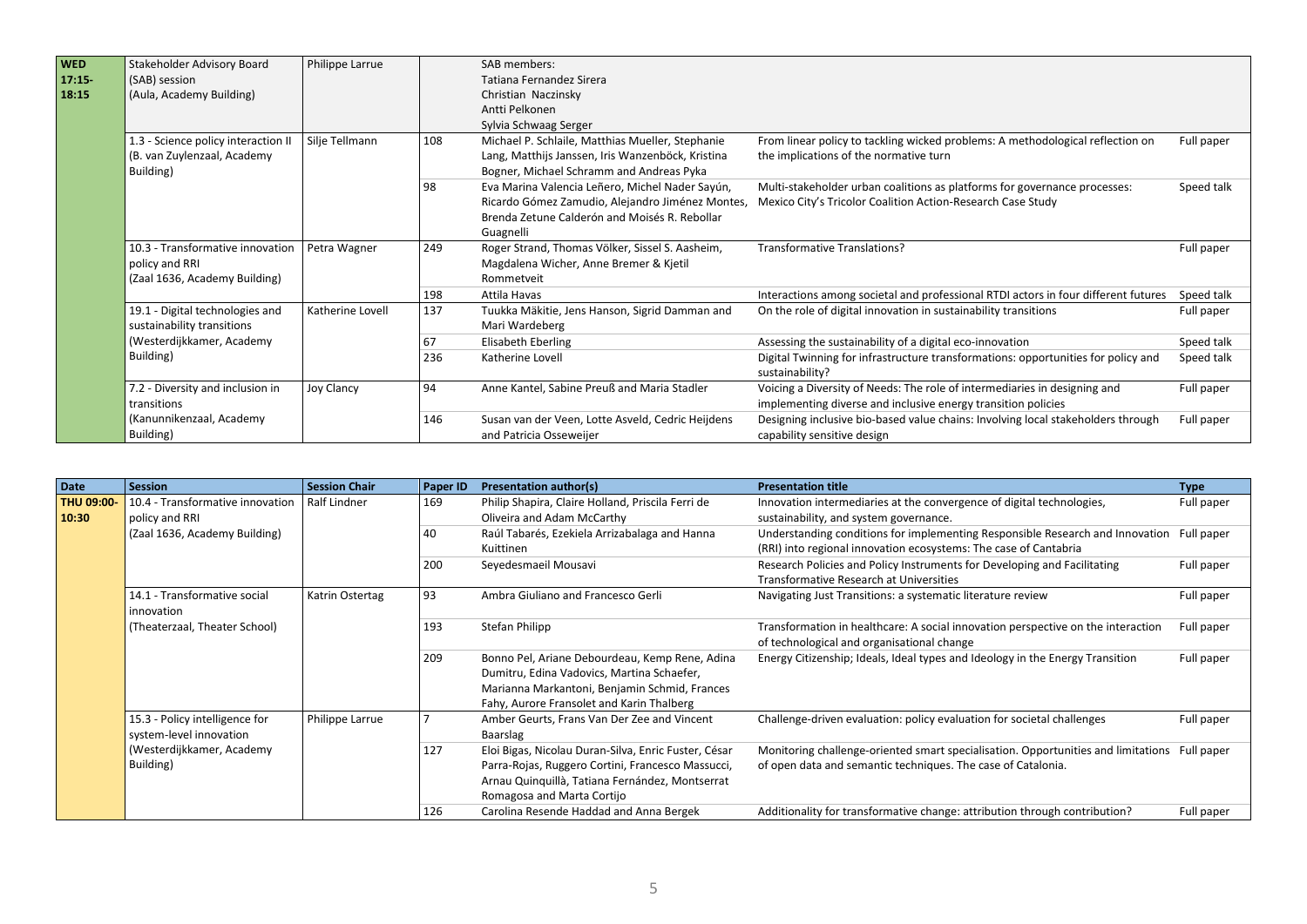| THU 09:00-          | 2.1 - Forward looking for STI                                           | Per Dannemand       | 217 | Ewa Dönitz, Björn Moller, Ariane Voglhuber-                                                                           | Innovation and technology roadmaps as a tool for policy making                                                                                    | Full paper                                                                           |            |
|---------------------|-------------------------------------------------------------------------|---------------------|-----|-----------------------------------------------------------------------------------------------------------------------|---------------------------------------------------------------------------------------------------------------------------------------------------|--------------------------------------------------------------------------------------|------------|
| 10:30               | (Kanunnikenzaal, Academy                                                | Andersen            |     | Slavinsky and Anna Kirstgen                                                                                           |                                                                                                                                                   |                                                                                      |            |
|                     | Building)                                                               |                     | 238 | Sergio Salles-Filho, Nicholas Vonortas, Laurent Bach,<br>Marie-Louise Eriksson, Kleinsy Bonilla, Adriana Bin          | Planning and reorienting funding agencies: international evidence and trends                                                                      | Full paper                                                                           |            |
|                     |                                                                         |                     |     | and Yohanna Juk                                                                                                       |                                                                                                                                                   |                                                                                      |            |
|                     |                                                                         |                     | 208 | Attila Havas, Matthias Weber, Susanne Giesecke and Context scenarios to underpin EU R&I policies<br>Dana Wasserbacher |                                                                                                                                                   | Speed talk                                                                           |            |
|                     |                                                                         |                     | 53  | Per Dannemand Andersen and Antti Silvast                                                                              | Stakeholder inclusion in estimating future techno-economic data for energy<br>technologies for long-term energy planning                          | Speed talk                                                                           |            |
|                     | 23.3 - Diffusion policies for<br>transformative change                  | <b>Wouter Boon</b>  | 52  | Stephanie Francis Grimbert, Jon Mikel Zabala<br>Iturriagagoitia and Ville Valovirta                                   | Implementing innovation-related public procurement: ordinary, dynamic and<br>functional capabilities                                              | Full paper                                                                           |            |
|                     | (Aula, Academy Building)                                                |                     | 70  | Douglas Robinson, Susana Borràs and Boon Wouter                                                                       | Reimagining the diffusion of innovation: generalisation as a key element of<br>policies for transformative change                                 | Full paper                                                                           |            |
|                     |                                                                         |                     | 83  | Matthijs Janssen, Joeri Wesseling, Jonas Colen<br>Torrens, Matthias Weber and Caetano Penna                           | Missions as a boundary object in umbrella frameworks: The case of the Dutch<br>Mission-oriented Topsector and Innovation Policy                   | Full paper                                                                           |            |
|                     | 27.2 - Transformative innovation<br>policies<br>(Grote Zaal, Cervantes) | Jan Fagerberg       | 114 | Susana Borrás, Stine Haakonsson, Christian<br>Hendriksen, Trine Pallesen, René Taudal Poulsen and<br>Lucas Somavilla  | Conceptualizing the Roles and Capacity of Public Organizations in the Governance Full paper<br>of Sustainability Transitions. A Literature Review |                                                                                      |            |
|                     |                                                                         |                     |     | 35                                                                                                                    | Caetano Penna, Johan Schot, Diana Velasco and<br>Jordi Molas-Gallart                                                                              | "Transformative" Mission-Oriented Policies: a conceptual framework and case<br>study | Full paper |
|                     |                                                                         |                     | 136 | Jan Fagerberg                                                                                                         | Mobilizing innovation policy in the pursuit of net-zero emissions                                                                                 | Full paper                                                                           |            |
|                     | 3.1 - Future of science                                                 | Barbara Ribeiro     | 253 | Stefano Bianchini, Moritz Muller and Pierre Pelletier                                                                 | AI in science: An emerging method of invention                                                                                                    | Full paper                                                                           |            |
|                     | (B. van Zuylenzaal, Academy                                             |                     | 174 | Priscila Ferri de Oliveira                                                                                            | The impact of artificial intelligence on scientific collaboration: Setting the scene                                                              | Full paper                                                                           |            |
|                     | Building)                                                               |                     |     |                                                                                                                       | for a future research agenda                                                                                                                      |                                                                                      |            |
|                     |                                                                         |                     | 37  | Simon Schmitz and Dilâra Dayakli                                                                                      | Navigating Change-Introducing the DLR-PT Strategic Impact Navigation<br>Assessment Model                                                          | Speed talk                                                                           |            |
|                     | 8.1 - STI policy and geopolitics<br>Theaterlokaal 017, Theater          | Paula Kivimaa       | 42  | Caetano Penna                                                                                                         | Geopolitics and the economics of innovation: a "New" Political Economy of<br>Technological Innovation Strategies in the Post-Pandemic World?      | Full paper                                                                           |            |
|                     | School)                                                                 |                     | 11  | Matthew Sample                                                                                                        | Reformulating the Global in Cosmopolitan Governance of Technoscience                                                                              | Full paper                                                                           |            |
| THU 11:00-<br>12:30 | 14.2 - Transformative social<br>innovation                              | Effie Amanatidou    | 51  | Jakob Edler, Katrin Ostertag and Johanna Schuler                                                                      | Social innovation, transformation and public policy                                                                                               | Full paper                                                                           |            |
|                     | (Theaterzaal, Theater School)                                           |                     | 223 | Julino Soares, Claudio Cordovil, Marina Borba and<br>Fernando Aith                                                    | Civil Society in the Public Policy Arena: meetings and disagreements of<br>organizations representing patients with rare diseases in Brazil       | Speed talk                                                                           |            |
|                     |                                                                         |                     | 131 | Tineke Kleinhout-Vliek, Wouter Boon, Rob<br>Hagendijk, Jarno Hoekman and Ellen Moors                                  | Legitimising Dutch Social Pharmaceutical Innovation                                                                                               | Full paper                                                                           |            |
|                     |                                                                         |                     | 119 | Karina Maldonado-Mariscal                                                                                             | Regional Innovation Policy in Mexico: Towards Social Innovation Ecosystems                                                                        | Speed talk                                                                           |            |
|                     | 15.4 - Policy intelligence for<br>system-level innovation               | Michael Keenan      | 130 | Douglas Robinson, Mireille Matt and Matthias<br>Weber                                                                 | Strategic Intelligence for mission-oriented STI policy making: are new<br>requirements and new capacities needed?                                 | Full paper                                                                           |            |
|                     | (Westerdijkkamer, Academy<br>Building)                                  |                     | 65  | Susana Borrás, Francesco Gerli and Susanna<br>Kugelberg                                                               | Public Organizations' Anticipatory Capacity in the Governance of Transformative<br>Innovation for Sustainable Transitions                         | Full paper                                                                           |            |
|                     |                                                                         |                     | 129 | Bart Hollants, Maryse Chappin, Matthijs Janssen and<br><b>Ellen Moors</b>                                             | Dual use innovation: a systematic literature review and research agenda                                                                           | Speed talk                                                                           |            |
|                     | 23.4 - Science governance and<br>research policies                      | <b>Philip Doerr</b> | 31  | Emanuela Reale, Antonio Zinilli and Andrea Spinello                                                                   | The diversity of policy instruments for public R&D funding: the role of Research<br>Councils                                                      | Full paper                                                                           |            |
|                     | (Aula, Academy Building)                                                |                     | 111 | Manuel Pereira-Puga and Luis Sanz-Menéndez                                                                            | Research centres funding schemes as instruments for university change: Their<br>policy and institutional barriers                                 | Full paper                                                                           |            |
|                     |                                                                         |                     | 186 | Marius Berger and Johannes Bersch                                                                                     | Outside Equity and Startup Innovation: Evidence from the German INVEST<br>Program                                                                 | Speed talk                                                                           |            |
|                     |                                                                         |                     | 201 |                                                                                                                       | Philip Doerr, Maximilian Goethner and Uwe Cantner TTO-Scientist Interaction and Academic Spin-Off Creation                                        | Speed talk                                                                           |            |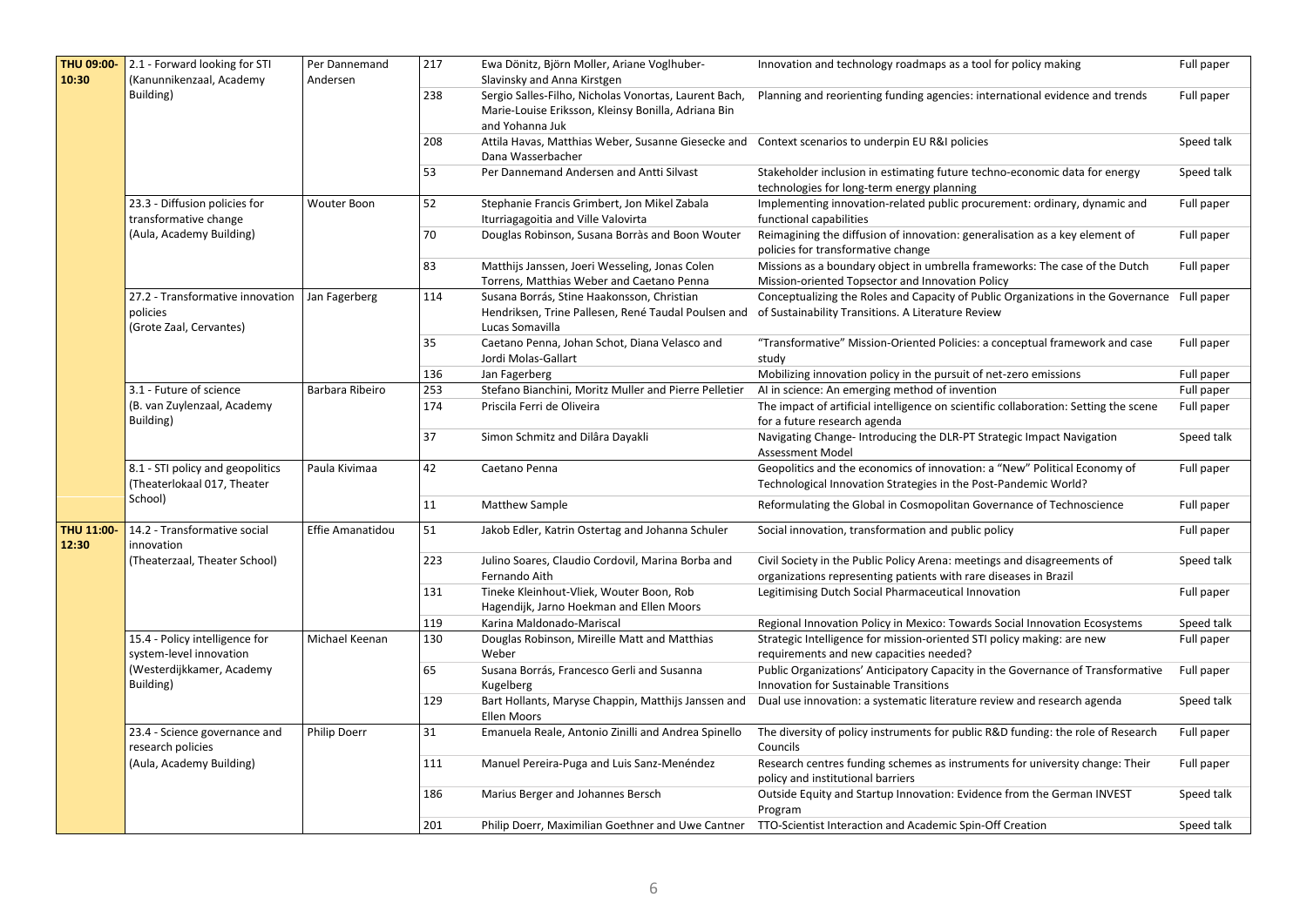| THU 11:00-                 | 26.2 - Geography, relatedness                                               | Ron Boschma            | 57              | Nico Pintar, Jürgen Essletzbichler and Thomas                                                                                                                                                                                               | Evaluating different knowledge complexity measures for European metropolitan Full paper                                                                               |                       |
|----------------------------|-----------------------------------------------------------------------------|------------------------|-----------------|---------------------------------------------------------------------------------------------------------------------------------------------------------------------------------------------------------------------------------------------|-----------------------------------------------------------------------------------------------------------------------------------------------------------------------|-----------------------|
| 12:30                      | and complexity                                                              |                        |                 | Scherngell                                                                                                                                                                                                                                  | regions                                                                                                                                                               |                       |
|                            | (Kanunnikenzaal, Academy<br>Building)                                       |                        | 246             | Ron Boschma                                                                                                                                                                                                                                 | Designing Smart Specialization Policy: relatedness, unrelatedness, or what?                                                                                           | Full paper            |
|                            |                                                                             |                        | $\overline{22}$ | Bruno Fischer, Susann Schäfer, Paola Rücker<br>Schaeffer, Nicholas Vonortas and Alsones Balestrin                                                                                                                                           | The geography of venture capital in the context of entrepreneuria                                                                                                     | Speed talk            |
|                            | 27.3 - STI policies and transitions<br>(Grote Zaal, Cervantes)              | Knut Blind             | 79              | Binbin J. Pearce, Vassilis Stavrakas, Ilias Tsopelas,<br>Jenny Lieu, Anastasia Ioannou, Niall P. Dunphy,<br>Georgios Xexakis, Gioia Falcone, Michael Brenner-<br>Fliesser, Gosia Matowska, Christina Protopapadaki<br>and Alexandros Flamos | Energy citizenship for inclusive decarbonization: Making use of a transdisciplinary Full paper<br>framework for creating transformative knowledge                     |                       |
|                            |                                                                             |                        | 218             | Shubham Sharma                                                                                                                                                                                                                              | Analysing LED Lamp transition in India - A multi-level perspective                                                                                                    | Speed talk            |
|                            |                                                                             |                        | 91              | Zahar Koretsky                                                                                                                                                                                                                              | Unjust transitions away from coal in Eastern Europe: Preliminary lessons from a<br>monoindustrial Jiu Valley                                                          | Speed talk            |
|                            |                                                                             |                        | 19              | Knut Blind                                                                                                                                                                                                                                  | The Role of the Quality Infrastructure (QI) within Socio-Technical<br>Transformations: A Review and Research Agenda                                                   | Speed talk            |
|                            | 3.2 - Future of science<br>(B. van Zuylenzaal, Academy                      | Priscila Oliveira      | 36              | Laurens Hessels, Rik Joosen and Anne-Floor<br>Scholvinck                                                                                                                                                                                    | The future of science in the Netherlands: a review of key trends and uncertainties Full paper                                                                         |                       |
|                            | Building)                                                                   |                        | 116             | Rögnvaldur Saemundsson and Maureen McKelvey                                                                                                                                                                                                 | Stability and change in academic engagement: Collaborative PhD projects in<br>biomedical engineering at Chalmers University of Technology 1948-2018.                  | Full paper            |
|                            |                                                                             |                        | 234             | Camille Bellet and Barbara Ribeiro                                                                                                                                                                                                          | Digital sensing technologies and knowing practices in cattle farming                                                                                                  | Full paper            |
|                            | 6.1 - Justice in innovation policy<br>Theaterlokaal 017, Theater<br>School) | Katharina Schiller     | 112             | <b>Toon Meelen</b>                                                                                                                                                                                                                          | Political economy scenarios for the housing-energy-mobility nexus                                                                                                     | Speed talk            |
|                            |                                                                             |                        | 58              | Francesco Gerli, Susanna Kugelberg and Susana<br>Borrás                                                                                                                                                                                     | When just means capable: investigating the capacities of public actors for green<br>and just transitions.                                                             | Full paper            |
|                            |                                                                             |                        | 106             | Astrid Gläsel, Markus Egermann and Magdalena<br>Tanzer                                                                                                                                                                                      | Elucidating the capabilities of international mechanisms to foster procedural just Full paper<br>system change - the case of the 2021 UN Food System Summit           |                       |
|                            | 9.1 - Responsible RI as toolkit<br>(Zaal 1636, Academy Building)            | <b>Tobias Buchmann</b> | 18              | Delia Mangelkramer                                                                                                                                                                                                                          | Addressing responsibility in sustainability-driven innovation processes: Mana-<br>gement lessons for sustainable innovation from a systematic literature review       | Full paper            |
|                            |                                                                             |                        | 166             | Jip Leendertse and Frank van Rijnsoever                                                                                                                                                                                                     | Finding Neverland, Entrepreneurial Ecosystems for Sustainable Entrepreneurship                                                                                        | Full paper            |
|                            |                                                                             |                        | 61              | Alfredo Yegros, Tim Willemse, Wouter van de Klippe<br>and Ismael Rafols                                                                                                                                                                     | An investigation of the landscape of mental health research                                                                                                           | Full paper            |
| <b>THU 15:00-</b><br>16:15 | RISIS: Networking session<br>(Grote Zaal, Cervantes)                        | Thomas Scherngell      |                 | Thomas Scherngell, Emanuela Reale and Ed Noyons                                                                                                                                                                                             | RISIS Eu-SPRI 2022 CAFÉ SESSION                                                                                                                                       | Networking<br>session |
|                            | TASK-I: Networking session<br>(Aula, Academy Building)                      | <b>Matthias Weber</b>  |                 | Diana Velasco, Tatiana Fernandez Sirera, Erika<br>Kraemer-Mbula, Susanne Meyer, Katharina Schiller,<br>Johan Schot, Matthias Weber                                                                                                          | Mainstreaming Transformative innovation policy: next steps towards building a<br>shared knowledge infrastructure (TASK-I)                                             | Networking<br>session |
|                            | 26.3 - Geography and<br>collaboration                                       | Agata Lambrechts       | 118             | Inta Mierina, Anete Vingre, Olga Cara and Rita Kasa                                                                                                                                                                                         | Science diaspora collaboration with home country: empirical evidence on factors<br>that facilitate and hamper collaboration                                           | Full paper            |
|                            | (B. van Zuylenzaal, Academy<br>Building)                                    |                        | 155             | Agata Lambrechts, Marco Cavallaro and Benedetto<br>Lepori                                                                                                                                                                                   | Collaborative Preference: Mechanisms of Alliance Formation across the European Full paper<br>Universities Initiative                                                  |                       |
|                            | 9.2 - Responsible RI as toolkit<br>(Zaal 1636, Academy Building)            | <b>Tobias Buchmann</b> | 168             | Sajad Ashouri, Arash Hajikhani, Arho Suominen, Ari<br>Hyytinen and Perti Rouvinen                                                                                                                                                           | Are Sustainable-Oriented Technologies Disruptive? An Approach to Measuring<br><b>Technology Disruptivness Using Patents</b>                                           | Full paper            |
|                            |                                                                             |                        | 142             | Maria Åkerman, Hanna Saari and Regina Sipos                                                                                                                                                                                                 | Reshaping RRI keys to embrace grassroots innovations: focus on community<br>empowerment                                                                               | Speed talk            |
|                            |                                                                             |                        | 147             | Anja Grüll, Klaus-Peter Wegge and Bianca Laue                                                                                                                                                                                               | A toolkit for inclusive innovation workshops: Enabling co-creation in multiple-<br>stakeholder settings                                                               | Speed talk            |
| THU 16:45<br>18:15         | 11.1 - Research for SDGs<br>(Theaterzaal, Theater School)                   | Hugo Confraria         | 189             | Tommaso Ciarli, Hugo Confraria, Ed Noyons and<br>Ismael Rafols                                                                                                                                                                              | How does SDG Related Research Differ?                                                                                                                                 | Full paper            |
|                            |                                                                             |                        | 232             | Javier Ortega-Colomer, Oscar Llopis and Julia Olmos<br>Peñuela                                                                                                                                                                              | Scientists' engagement in knowledge transfer activities: the role of SDG-inspired<br>research agendas                                                                 | Full paper            |
|                            |                                                                             |                        | 5               |                                                                                                                                                                                                                                             | Marco Cavallaro, Peter Edlund and Benedetto Lepori The social construction of competition in public research funding: The case of EU Full paper<br>Framework Programs |                       |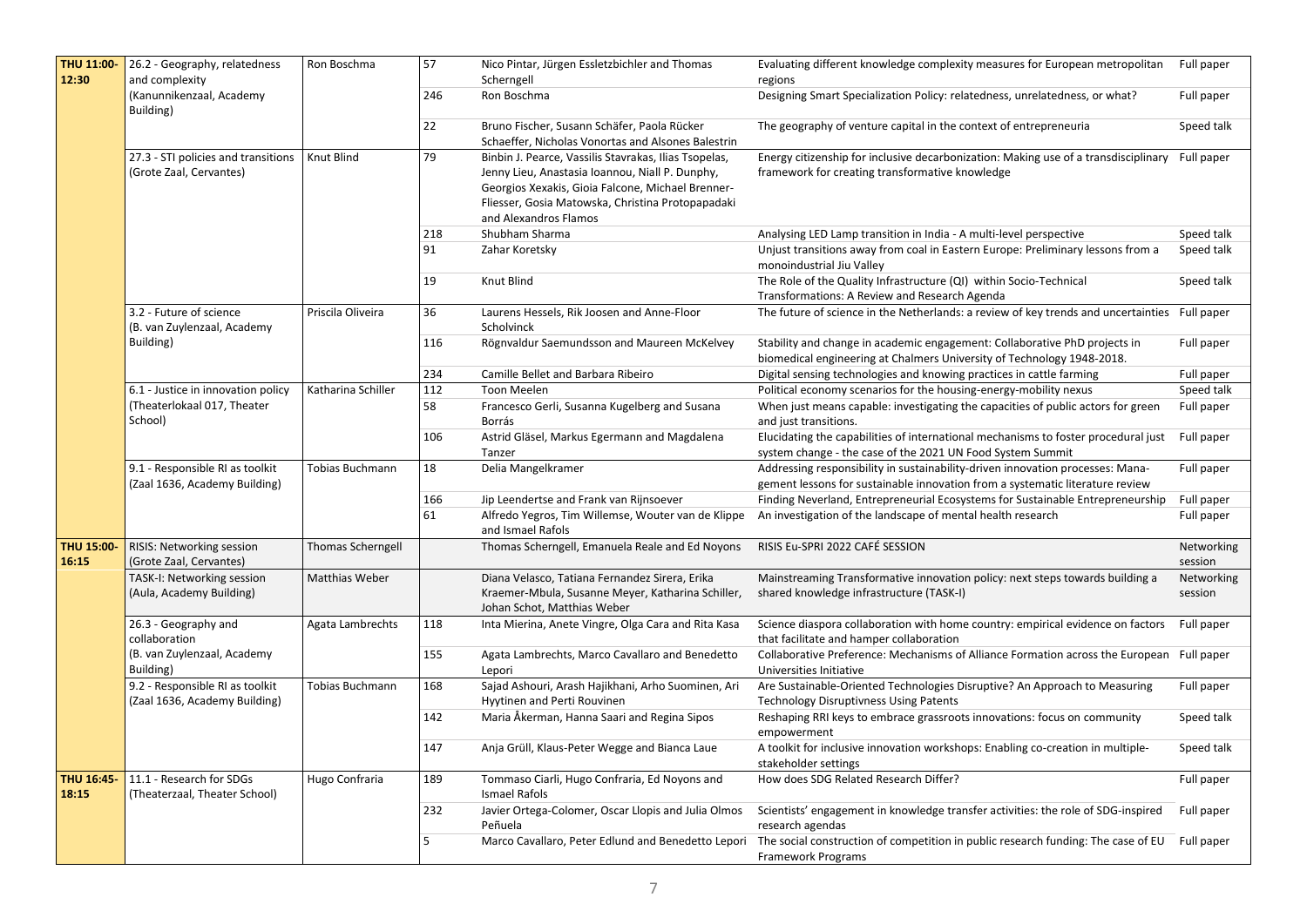| THU 16:45-<br>18:15 | 12.1 - Geographies of innovation<br>policy                                   | Elvira Uyarra                               | 138 | Robert Hassink, Michaela Trippl and Han Chu                                                                                     | Smart Specialization: Mastering the Shift from S3 to S4                                                                                                                                           | Full paper |
|---------------------|------------------------------------------------------------------------------|---------------------------------------------|-----|---------------------------------------------------------------------------------------------------------------------------------|---------------------------------------------------------------------------------------------------------------------------------------------------------------------------------------------------|------------|
|                     | (Grote Zaal, Cervantes)                                                      |                                             | 105 | Lars Bengtsson and Charles Edquist                                                                                              | Functional public procurement for low-carbon innovations in the Swedish<br>municipal sector                                                                                                       | Speed talk |
|                     |                                                                              |                                             | 71  | Johan Miörner, Christian Binz and Lea Fuenfschilling                                                                            | Understanding transformation patterns in different socio-technical systems - A<br>scheme of analysis                                                                                              | Full paper |
|                     |                                                                              |                                             | 77  | Taran Thune, Håkon Normann and Lisa Scordato                                                                                    | Institutional logics and mission-oriented innovation policy formulation: A case<br>study of the Norwegian long-term plan for research and innovation                                              | Speed talk |
|                     | 18.1 - Governance of digital<br>ecosystems                                   | Irene Niet / Anne<br><b>Marte Gardenier</b> | 66  | Robert Braun, Barbara Laa and Lukas Rohatsch                                                                                    | Governance challenges of urban dataspace - transdisciplinary perspectives                                                                                                                         | Full paper |
|                     | (Westerdijkkamer, Academy<br>Building)                                       |                                             | 176 | Koen Frenken, Victo Neto, Jarno Hoekman and Iryna<br>Susha                                                                      | How academia works with/around platform data                                                                                                                                                      | Full paper |
|                     |                                                                              |                                             | 216 | Claudia Koch, Luana Ladu, Parsa Asna Ashari, Knut<br><b>Blind and Pavel Castka</b>                                              | Digital maturity in the Conformity Assessment industry: An explorative study<br>from Germany                                                                                                      | Full paper |
|                     | 20.1 - The changing governance<br>of science<br>(B. van Zuylenzaal, Academy  | Pablo D'Este                                | 191 | Michael Hopkins, Jorge Mestre-Ferrandiz, Brendan<br>Shaw, Chirantan Chatterjee, Jin Ding and Preeti<br>Singh                    | Looking beyond the 'Push-Pull' dichotomy: Towards a broad classification and<br>analysis of innovation policy instruments for medical innovation                                                  | Full paper |
|                     | Building)                                                                    |                                             | 140 | Pablo D'Este and Oscar Llopis                                                                                                   | Prosocial motivation and academic engagement: the contingent role networking<br>skills                                                                                                            | Full paper |
|                     | 23.5 - Policy mixes for<br>transformative change<br>(Aula, Academy Building) | Matthijs Janssen                            | 173 | Carsten Schwäbe and Martina Kovač                                                                                               | Conceptualising the orchestra of innovation policy instruments - A literature<br>review of implementation requirements, design properties and instrument mixes                                    | Full paper |
|                     |                                                                              |                                             | 76  | Wouter Boon, Jakob Edler and Douglas Robinson                                                                                   | Market formation for societal challenges - exploring policy interventions                                                                                                                         | Full paper |
|                     |                                                                              |                                             | 26  | Adriaan van der Loos, Marko Hekkert and James<br>Patterson                                                                      | The polycentric governance of innovation systems                                                                                                                                                  | Full paper |
|                     | 5.1 - Ethics and politics of STI<br>(Theaterlokaal 017, Theater              | Theo Papaioannou /<br>Lukas Fuchs           | 156 | Koen Beumer                                                                                                                     | Inclusive innovation and distributive justice: crop genome editing for smallholder<br>farmers                                                                                                     | Full paper |
|                     | School)                                                                      |                                             | 161 | Carlos Cuevas-Garcia and Lukas Fuchs                                                                                            | The Public Value of Innovation in the Inspection and Maintenance Sector: The<br>Case of Pre-commercial Procurement of Robots                                                                      | Full paper |
|                     |                                                                              |                                             | 24  | Oshri Bar-Gil                                                                                                                   | Global codes and local meaning? What can we learn from the AI codes of ethics<br>as an intersection between social expectation, Law and regulations and<br>imagination of science and technology? | Speed talk |
|                     |                                                                              |                                             | 139 | Sampriti Mahanty, Mayra Morales Tirado and Oishee<br>Kundu                                                                      | The impact of research funding on Early Career Researchers: 'hold on' or 'get<br>out'?                                                                                                            | Speed talk |
|                     | 9.3 - Responsible RI as toolkit<br>(Zaal 1636, Academy Building)             | <b>Tobias Buchmann</b>                      | 13  | Eugen Octav Popa, Vincent Blok, Georgios Katsoukis<br>and Cornelius Schubert                                                    | Complex Equality as a Heuristic Tool for Responsible Innovation                                                                                                                                   | Full paper |
|                     |                                                                              |                                             | 250 | Thomas Völker & Roger Strand                                                                                                    | Translating tools and indicators in territorial RRI                                                                                                                                               | Full paper |
|                     |                                                                              |                                             | 254 | Tobias Buchmann, Patrick Wolf, Matthias Mueller,<br>Michael P. Schlaile, Marion Dreyer, Frank<br>Dratsdrummer and Bianca Witzel | An RRI Indicator System for Supporting Renewable Energy Innovation                                                                                                                                | Full paper |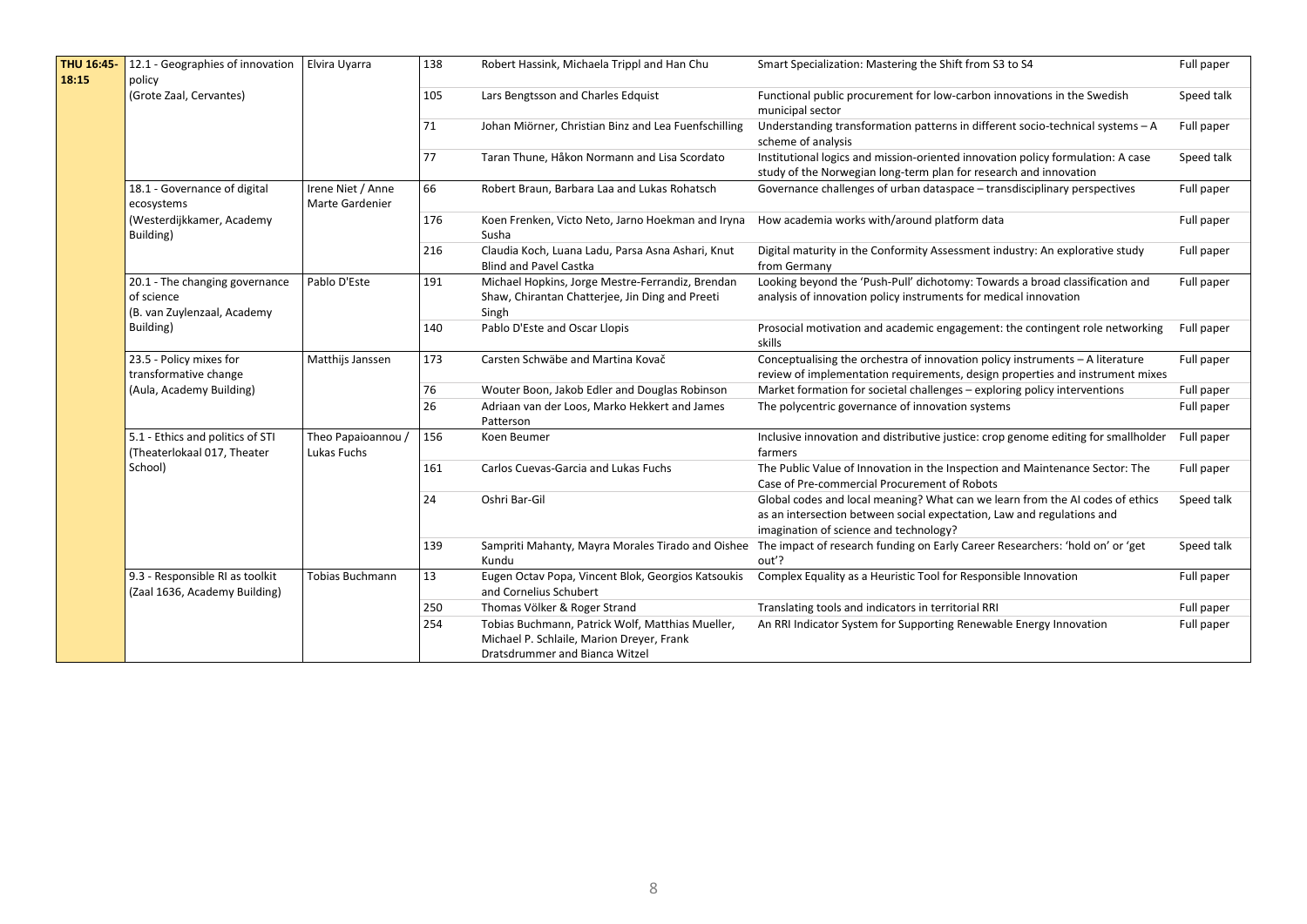| <b>Date</b>         | <b>Session</b>                                                                    | <b>Session Chair</b>                | Paper ID | <b>Presentation author(s)</b>                                                                                                                                                                                                                          | <b>Presentation title</b>                                                                                                                                                                                 | <b>Type</b> |
|---------------------|-----------------------------------------------------------------------------------|-------------------------------------|----------|--------------------------------------------------------------------------------------------------------------------------------------------------------------------------------------------------------------------------------------------------------|-----------------------------------------------------------------------------------------------------------------------------------------------------------------------------------------------------------|-------------|
| FRI 11:00-<br>12:30 | 11.2 - Research for SDGs<br>(Theaterlokaal 017, Theater<br>School)                | Tommaso Ciarli                      | 95       | Oscar Yandy Romero-Goyeneche, Enric Vila i de<br>Villasante, Felber Arroyave, Gaston Heimeriks and<br>Johan Schot                                                                                                                                      | Novel approaches for addressing the Sustainable Development Goals at Utrecht<br>University                                                                                                                | Full paper  |
|                     |                                                                                   |                                     | 60       | Ismael Rafols, Ed Noyons, Hugo Confraria and<br>Tommaso Ciarli                                                                                                                                                                                         | Towards plural 'mappings' of research for Sustainable Development Goals (SDGs)                                                                                                                            | Full paper  |
|                     |                                                                                   |                                     | 235      | Max Meier                                                                                                                                                                                                                                              | Exploring the (inter-)disciplinary pathways of and towards grand societal<br>challenges                                                                                                                   | Speed talk  |
|                     | 12.2 - Geographies of innovation<br>policy<br>(Grote Zaal, Cervantes)             | Markus M. Bugge                     | 121      | Maria Merisalo, Juha Oksanen, Ville Valovirta, Matti<br>Pihlajamaa and Elvira Uyarra                                                                                                                                                                   | The role of public procurement of innovation in creating regional development<br>paths: case Tampere region, Finland.                                                                                     | Full paper  |
|                     |                                                                                   |                                     | 134      | Matti Pihlajamaa and Ville Valovirta                                                                                                                                                                                                                   | Innovation Contests, Demand Articulation, and Mission-oriented Innovation<br>Policy: the case of Helsinki Energy Challenge                                                                                | Full paper  |
|                     |                                                                                   |                                     | 240      | Maria Tsouri and Ron Boschma                                                                                                                                                                                                                           | The importance of science for the development of new PV technologies in<br>European regions                                                                                                               | Speed talk  |
|                     |                                                                                   |                                     | 210      | Thea Jung                                                                                                                                                                                                                                              | Making mission(s) (im)possible? A comparative analysis of policy mixes for<br>decarbonising energy-intensive industries in UK, India and Germany (2000-2021)                                              | Speed talk  |
|                     | 14.3 - Transformative social<br>innovation                                        | Tineke Kleinhout-<br>Vliek          | 187      | Attila Havas, Doris Schartinger and Matthias Weber                                                                                                                                                                                                     | Innovation Studies, Social Innovation, and Sustainability Transitions Research:<br>From mutual ignorance towards an integrated approach?                                                                  | Full paper  |
|                     | (Theaterzaal, Theater School)                                                     |                                     | 183      | <b>Trust Saidi</b>                                                                                                                                                                                                                                     | Towards translating scientific excellence into societal impact in health care $-$ A<br>critical assessment of the opportunities and challenges posed by social<br>innovation in bridging the missing link | Full paper  |
|                     |                                                                                   |                                     | 237      | Conor Douglas, Fernando Aith, Claudio Cordovil-<br>Oliveira, Wouter Boon, Liliana Doganova, Rob<br>Hagendijk, Janrno Hoekman, Tineke Kleinhout-Vliek,<br>Ellen Moors, Alexandre Mallard, Florance Paterson,<br>Shir Grunebaum and Vololona Rabeharisoa | Social pharmaceutical innovation: Towards a interdisciplinary research agenda for Full paper<br>drugs for rare diseases                                                                                   |             |
|                     | 16.1 - Space sector in<br>transformation<br>(Kanunnikenzaal, Academy<br>Building) | Douglas Robinson &<br>Xiao-Shan Yap | 206      | Benoit Cornet, Marc-Andre Chavy-Macdonald, Jean-<br>Paul Kneib and Dominique Foray                                                                                                                                                                     | Defining "innovatization": the case of NewSpace and the changing space sector                                                                                                                             | Full paper  |
|                     |                                                                                   |                                     | 75       | Victor Dos Santos Paulino and Sveinn Gudmundsson                                                                                                                                                                                                       | How government customers delay the diffusion of strategic technology products: Full paper<br>the case of commercial satellites 1960 to 2018                                                               |             |
|                     |                                                                                   |                                     | 229      | Xiao-Shan Yap and Alison Coyle                                                                                                                                                                                                                         | Anticipatory governance on the rise of satellite constellations in Space: insights<br>from a socio-technical configuration analysis                                                                       | Full paper  |
|                     | 19.2 - Digital technologies and<br>sociotechnical change                          | Florian Kern                        | 195      | Nikhil John, Joeri Wesseling, Ernst Worrell and<br>Marko Hekkert                                                                                                                                                                                       | How key-enabling technologies' regimes influence sociotechnical transitions: The<br>impact of artificial intelligence on decarbonization in the steel industry                                            | Full paper  |
|                     | (Westerdijkkamer, Academy<br>Building)                                            |                                     | 190      | Masaru Yarime                                                                                                                                                                                                                                          | Facilitating Data-Driven Innovation to Address Sustainability Challenges: An<br>Analysis of Data Governance in Smart Cities                                                                               | Full paper  |
|                     |                                                                                   |                                     | 170      | Jan Peuckert and Florian Kern                                                                                                                                                                                                                          | Assessing how peer communities contribute to socio-technical change: three case Full paper<br>studies of open source communities                                                                          |             |
|                     | 23.6 - Entrepreneurial actors and Carlos Montalvo<br>transformations              |                                     | 50       | Rik Braams, Joeri Wesseling, Marko Hekkert and<br>Albert Meijer                                                                                                                                                                                        | Tactics vs. Opposing rationalities - A case study of how entrepreneurial civil<br>servants' can counter legitimate objections to executing transition tasks.                                              | Full paper  |
|                     | (Aula, Academy Building)                                                          |                                     | 205      | Seyedesmaeil Mousavi, Hans Hellsmark and Patrik<br>Soderholm                                                                                                                                                                                           | Innovation Policy at the Plant Level: How Entrepreneurial Actors Capitalize on<br>Policy Mixes to Realize Demonstration Projects                                                                          | Full paper  |
|                     |                                                                                   |                                     | 221      | Carlos Montalvo                                                                                                                                                                                                                                        | The human dimension of transformative innovation ecosystems dynamics                                                                                                                                      | Full paper  |
|                     | 24.2 - New approaches in system<br>analysis and regional innovation               | Caetano Penna                       | 34       | Knarik Poghosyan, Nadine Riedel and Martin<br>Kalthaus                                                                                                                                                                                                 | How effective are cluster policies? Evidence from Germany                                                                                                                                                 | Full paper  |
|                     | (Zaal 1636, Academy Building)                                                     |                                     | 41       | Caetano Penna, Oscar Y. Romero Goyeneche and<br>Cristian Matti                                                                                                                                                                                         | Exploring Indicators for Sociotechnical System Transitions through Portfolio<br>Networks                                                                                                                  | Full paper  |
|                     |                                                                                   |                                     | 109      | Kilian Bizer, Uwe Cantner, Rolf Sternberg and Jörg<br>Thomä                                                                                                                                                                                            | How to measure the unknown? A new approach to analyze the DUI mode of<br>innovation in structurally weak regions and related policies                                                                     | Speed talk  |
|                     |                                                                                   |                                     | 177      | Carsten Schwäbe and Carsten Dreher                                                                                                                                                                                                                     | The role of Creative and Cultural Industries for socio-technical change - A<br>qualitative sectoral innovation system analysis of a European consortium                                                   | Speed talk  |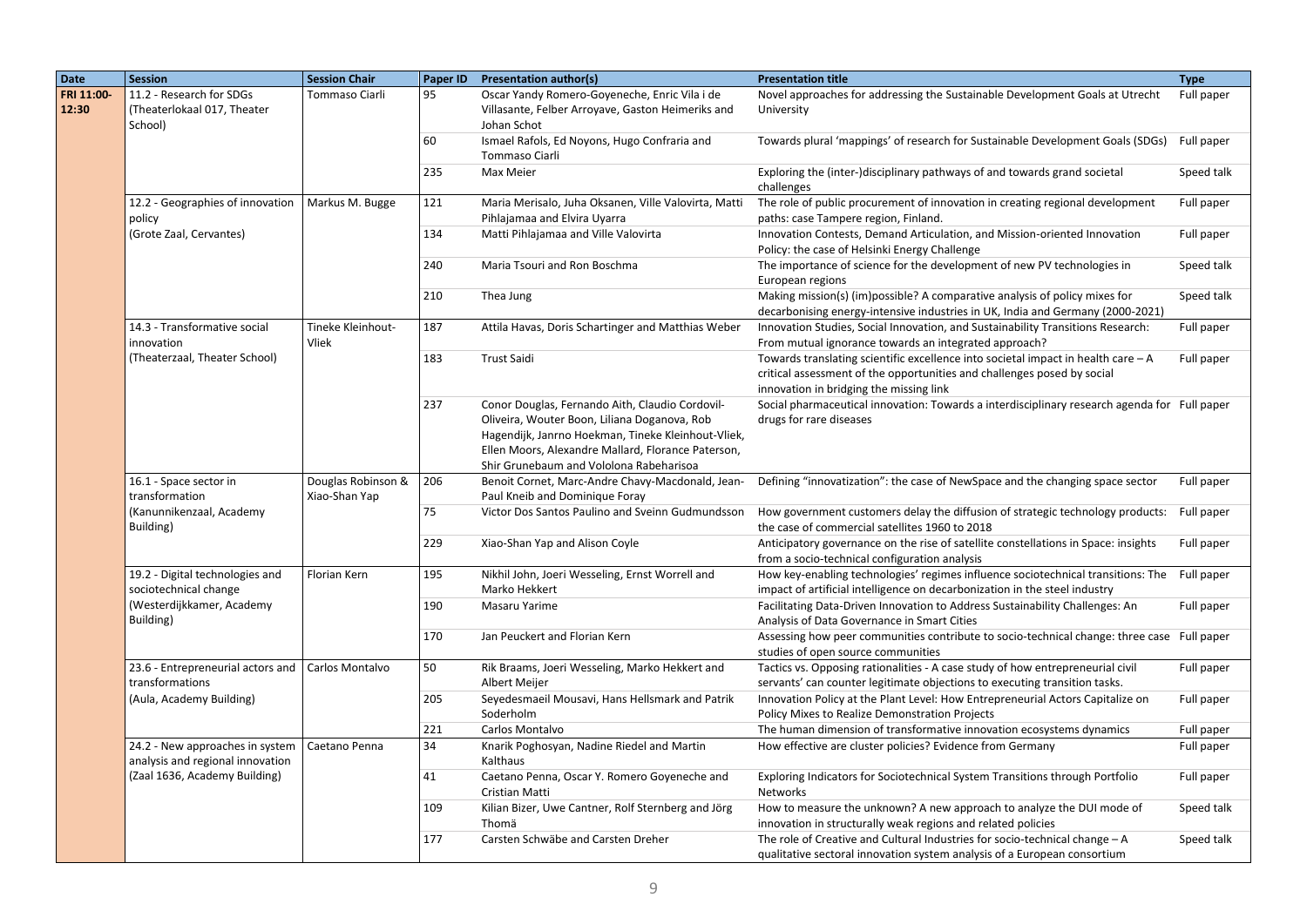| FRI 11:00- | 8.2 - STI policy and geopolitics   | Jakob Edler        | 6   | Itay Fischhendler                                  | The Gaza Strip and the Interplay Between Geopolitical Conflict and Renewable                | Full paper |
|------------|------------------------------------|--------------------|-----|----------------------------------------------------|---------------------------------------------------------------------------------------------|------------|
| 12:30      | (B. van Zuylenzaal, Academy        |                    |     |                                                    | <b>Energy Transition</b>                                                                    |            |
|            | Building)                          |                    | 72  | Paula Kivimaa, Chux Daniels and Dhanasree Jayaram  | Framework for connecting security and geopolitics to Transformative Innovation              | Full paper |
|            |                                    |                    |     |                                                    | Policy                                                                                      |            |
|            |                                    |                    | 226 | Yana Zabanova and Rainer Quitzow                   | Geoeconomics and the transition to climate-neutrality: towards a conceptual                 | Full paper |
|            |                                    |                    |     |                                                    | framework                                                                                   |            |
| FRI 13:30  | 11.3 - Research for SDGs           | <b>Ed Novons</b>   | 33  | Loet Leydesdorff, Lin Zhang and Paul Wouters       | Trajectories and Regimes of Interdisciplinarity in Research and Knowledge                   | Full paper |
| 15:00      | (Theaterlokaal 017, Theater        |                    |     |                                                    | Evaluations: Contributions to an Evolutionary Theory of Citation?                           |            |
|            | School)                            |                    | 135 | Mireille Matt, Douglas K.R. Robinson and Renée van | Steering research towards a pesticide free agriculture: a nested evaluation                 | Full paper |
|            |                                    |                    |     | Dis.                                               | approach                                                                                    |            |
|            |                                    |                    | 157 | Hugo Confraria, Tommaso Ciarli and Ed Noyons       | Analysing the research priorities of countries towards societal challenges                  | Full paper |
|            | 12.3 - Geographies of innovation   | Elvira Uyarra      | 149 | Stephanie Begemann and Laurens Klerkx              | Dynamics of mission-oriented innovation policy assemblages: transformative                  | Full paper |
|            | policy                             |                    |     |                                                    | potential or old wine in new bottles?                                                       |            |
|            | (Grote Zaal, Cervantes)            |                    | 159 | Luise Schlindwein and Carlos Montalvo              | Accounting for heterogenous behaviors within transformative policy-making: the Full paper   |            |
|            |                                    |                    |     |                                                    | case of Energy Citizenship                                                                  |            |
|            |                                    |                    | 180 | Kejia Yang and Kaidong Feng                        | From industry development to system wide transformation: policy instruments of Full paper   |            |
|            |                                    |                    |     |                                                    | RE and EV development in China                                                              |            |
|            | 16.2 - Space sector in             | Douglas Robinson & | 9   | Chad Baum, Sean Low and Benjamin K. Sovacool       | Between the Sun and Us: Expert perceptions on the engineering, policy, and deep Full paper  |            |
|            | transformation                     | Xiao-Shan Yap      |     |                                                    | uncertainties of space-based solar geoengineering                                           |            |
|            | (Kanunnikenzaal, Academy           |                    | 113 | Jochen Markard, Peter Wells, Xiao-Shan Yap and     | Unsustainable developments: Exploring a blind spot for transitions research                 | Full paper |
|            | Building)                          |                    |     | Harro van Lente                                    | through SUVs and space tourism                                                              |            |
|            |                                    |                    | 231 | Harro van Lente                                    | Space for tourists: exploring needs in innovation                                           | Full paper |
|            | 23.7 - Transforming innovation     | Daniel Weiss       | 132 | Joeri Wesseling                                    | A comparative analysis of Mission-Oriented Innovation Systems: sustainable                  | Full paper |
|            | systems                            |                    |     |                                                    | aviation, preventive health and traffic safety                                              |            |
|            | (Aula, Academy Building)           |                    | 55  | Daniel Weiss                                       | Technological Innovation Systems: A critical review of quantitative methods                 | Full paper |
|            |                                    |                    | 88  | Remi Elzinga, Matthijs Janssen, Simona Negro and   | Unraveling Directionality: The interrelation between problems and solutions in              | Speed talk |
|            |                                    |                    |     | Marko Hekkert                                      | mission-oriented innovation systems                                                         |            |
|            |                                    |                    | 68  | Charles Edquist and Mart Laatsit                   | Towards a General Theory of Innovation: Do Activities and Functions Reflect what Speed talk |            |
|            |                                    |                    |     |                                                    | Happens in Innovation Systems?                                                              |            |
|            | 25.1 - Social innovation: enabling | Klaus Schuch       | 133 | Matti Pihlajamaa and Anton Sigfrids                | Public Procurement and Social Innovation: Creating an experimental space for                | Full paper |
|            | factors and existing practices     |                    |     |                                                    | institutional change in Tampere, Finland                                                    |            |
|            | (Zaal 1636, Academy Building)      |                    | 46  | Klaus Schuch, Dietmar Lampert, Tatjana Neuhuber,   | How much "social innovation" is in research projects?                                       | Full paper |
|            |                                    |                    |     | Katharina Koller, Utku Demir and Laure-Anne        |                                                                                             |            |
|            |                                    |                    |     | Plumhans                                           |                                                                                             |            |
|            |                                    |                    | 10  | Rick Hölsgens                                      | Non-users and the pro-social innovation bias                                                | Speed talk |
|            |                                    |                    | 87  | <b>Marcel Siegler</b>                              | Developing a vision as a normative framework for transformative sociotechnical              | Speed talk |
|            |                                    |                    |     |                                                    | innovation of geriatric care in a real-world laboratory in Bielefeld, Germany               |            |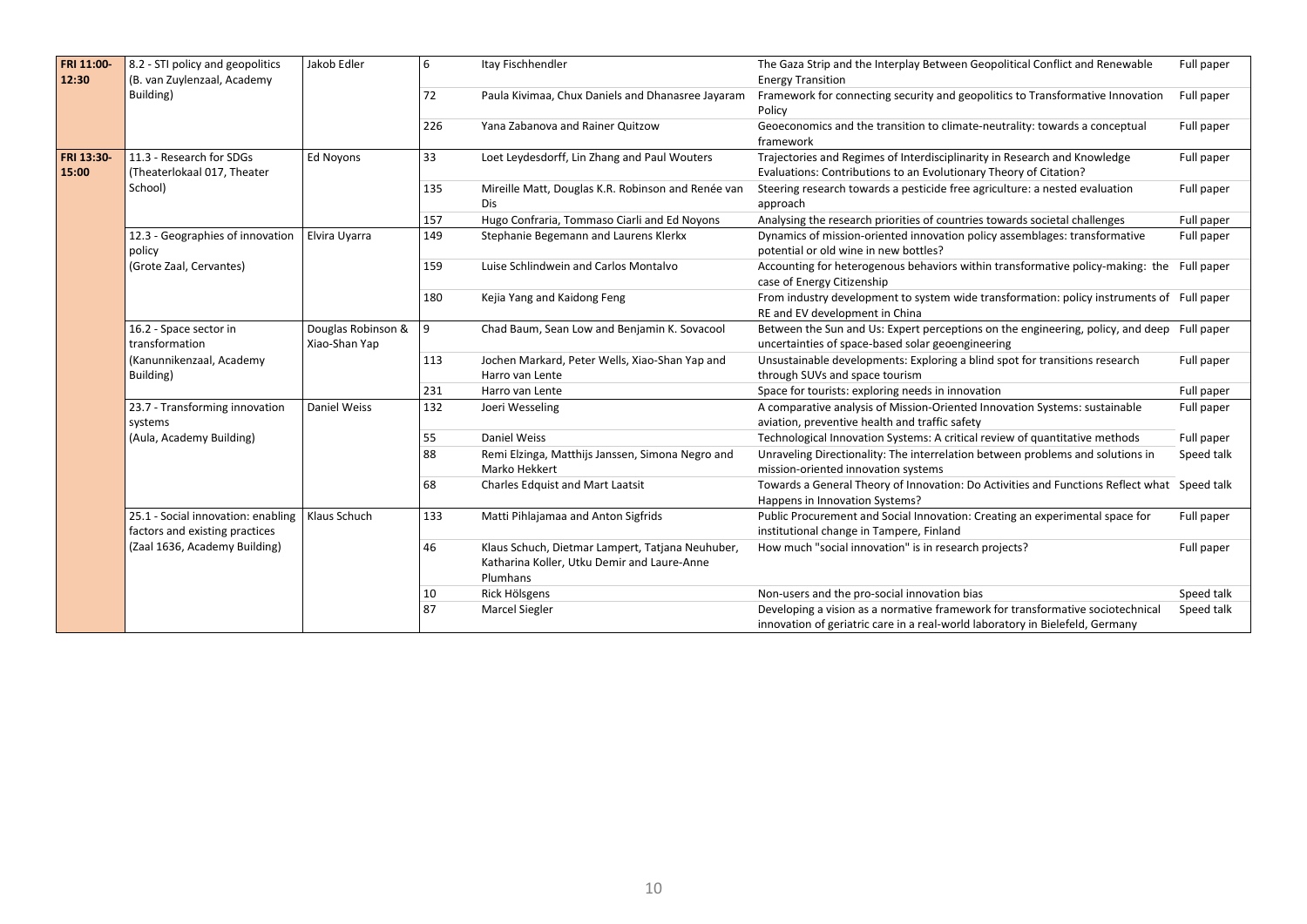| Participant              | <b>Affiliation</b>                                             | Participant                     | <b>Affiliation</b>                                               |
|--------------------------|----------------------------------------------------------------|---------------------------------|------------------------------------------------------------------|
| Adriaan van der Loos     | Utrecht University                                             | David Lehmann                   | University of Oxford                                             |
| Agata Lambrechts         | USI Università della Svizzera italiana                         | Delia Mangelkramer              | Freie Universität Berlin                                         |
| Alejandra Boni           | Ingenio                                                        | Denisa Naidin                   | University of Luxembourg                                         |
| Alfredo Yegros           | Leiden University                                              | Derrick Boakye                  | <b>Brunel University London</b>                                  |
| Amanda Martinez Reyes    | TU Delft                                                       | Diana Velasco                   | Ingenio (CSIC-UPV)                                               |
| <b>Amber Geurts</b>      | Rathenau Instituut                                             | Dilâra Dayakli                  | DLR Projektträger                                                |
| Ambra Giuliano           | Politecnico di Milano                                          | <b>Dimitrios Pontikakis</b>     | <b>European Commission</b>                                       |
| André Brasil             | Universiteit Leiden                                            | Douglas KR Robinson             | <b>INRAE - LISIS</b>                                             |
| Anete Vingre             | Technopolis Limited                                            | Ed Noyons                       | Leiden University                                                |
| Anja Grüll               | Vienna University of Economics and Business                    | Effie Amanatidou                | University of Manchester                                         |
| Anne Kantel              | Fraunhofer ISI                                                 | Elisa Wallwaey                  | Fraunhofer ISI                                                   |
| Anne Marte Gardenier     | Eindhoven University of Technology                             | Elisabeth Eberling              | Fraunhofer ISI                                                   |
| Anne Rainville           | <b>Utrecht University</b>                                      | Ellen Moors                     | Utrecht University                                               |
| Anne-Floor Scholvinck    | Rathenau Instituut                                             | Elvira Uyarra                   | University of Manchester                                         |
| Annika Lonkila           | Finnish Environment Institute                                  | Emanuela Reale                  | National Research Council CNR                                    |
| Antonio Zinilli          | National Research Council of Italy                             | <b>Erlend Osland Simensen</b>   | University of Oslo                                               |
| Arash Hajikhani          | VTT Technical Research Centre of Finland                       | <b>Espen Solberg</b>            | <b>NIFU</b>                                                      |
| Astrid Gläsel            | Leibniz Institute of Ecological Urban and Regional Development | Ewa Dönitz                      | Fraunhofer ISI                                                   |
| Attila Havas             | Austrian Institute of Technology GmbH                          | Fernando Aith                   | University of Sao Paulo - FAPESP                                 |
| Barbara Bedeschi-Lewando | Victoria University of Wellington                              | Florian Kern                    | Institut für ökologische Wirtschaftsforschung                    |
| Barbara Laa              | TU Wien                                                        | Florian Roth                    | Fraunhofer ISI                                                   |
| Barbara Lewando          | Victoria University of Wellington                              | Francesco Cappellano            | Karelian Institute                                               |
| Barbara Ribeiro          | University of Manchester                                       | Francesco Gerli                 | Copenaghen Business School                                       |
| <b>Bart Hollants</b>     | <b>Utrecht University</b>                                      | Francisco Javier Ortega-Colomer | University of Valencia                                           |
| <b>Bart Walhout</b>      | <b>RIVM</b>                                                    | Frans van der Zee               | Rathenau Instituut                                               |
| Benedetto Lepori         | Università della Svizzera italiana                             | Franz Barjak                    | University of Applied Sciences and Arts Northwestern Switzerland |
| <b>Benoit Cornet</b>     | EPFL - CDM - CEMI                                              | Gabriela Benatti                | TU Delft                                                         |
| <b>BinBin Pearce</b>     | TU Delft                                                       | <b>Gaston Heimeriks</b>         | Utrecht University                                               |
| Bonno Pel                | Université Libre de Bruxelles                                  | Giovanna Capponi                | Utrecht University                                               |
| <b>Bruno Turnheim</b>    | LISIS / INRAE                                                  | Guia Bianchi                    | Joint Research Company                                           |
| Caetano Penna            | TU Delft                                                       | Hanna Saari                     | VTT Technical Research Centre of Finland                         |
| Camille Bellet           | University of Manchester                                       | Harm van den Heiligenberg       | Utrecht University                                               |
| Carlos Cuevas            | <b>Technical University of Munich</b>                          | Harro van Lente                 | Maastricht University                                            |
| Carlos Montalvo          | <b>TNO</b>                                                     | Hazal Baytok                    | Institut Mines-Télécom Business School                           |
| Carolina Castaldi        | Utrecht University                                             | Henrik Larsen                   | Copenhagen Business School                                       |
| Carolina Resende Haddad  | <b>Chalmers University</b>                                     | Hugo Confraria                  | University of Lisbon & SPRU                                      |
| Carsten Schwaebe         | Freie Universität Berlin                                       | Indira Yarullina                | Universität Jena                                                 |
| Cecilie Hilmer           | University College London                                      | <b>Irene Niet</b>               | Eindhoven University of Technology                               |
| Charles Edquist          | <b>CIRCLE</b>                                                  | Iris Wanzenböck                 | Utrecht University                                               |
| Chux Daniels             | SPRU                                                           | Iryna Susha                     | <b>Utrecht University</b>                                        |
| Dana Wasserbacher        | AIT - Austrian Institute of Technology GmbH                    | Itay Fishhendler                | <b>Hebrew University</b>                                         |
| Daniel Weiss             | Freie Universität Berlin                                       | Ivan Nechaev                    | Aalborg University Business School                               |
| Jaime Bonnin Roca        | <b>Technical University Eindhoven</b>                          | Ivar Ternsell Torgersen         | DTU - Technical University of Denmark                            |
| Jakob Edler              | Fraunhofer Institute                                           | Lis Suarez Visbal               | <b>Utrecht University</b>                                        |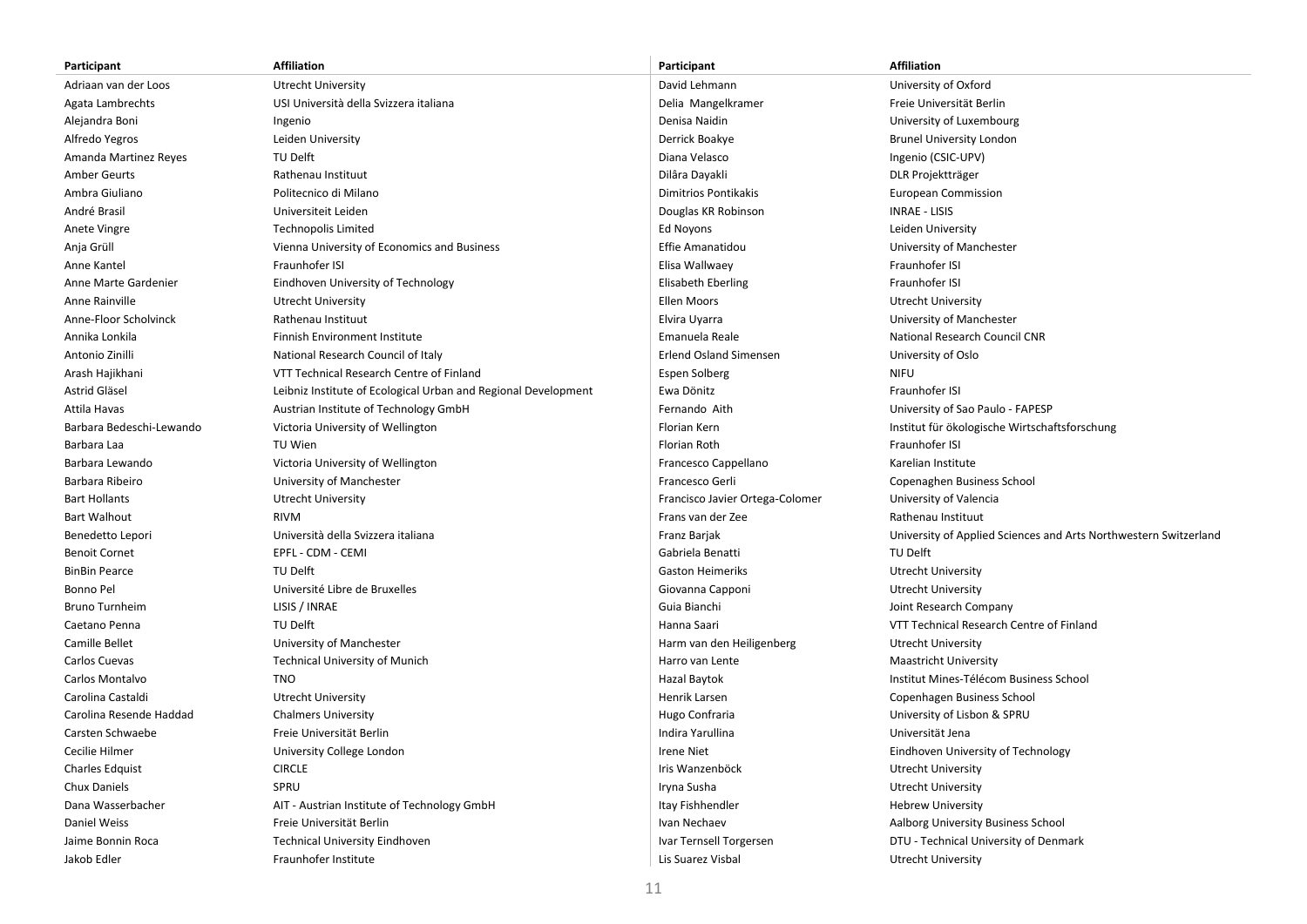| Participant                | <b>Affiliation</b>                                 | Participant                | <b>Affiliation</b>                                     |
|----------------------------|----------------------------------------------------|----------------------------|--------------------------------------------------------|
| Jakob Schiele              | <b>Utrecht University</b>                          | Luana Ladu                 | Bundesanstalt für Materialforschung und -prüfung (BAM) |
| Jan Fagerberg              | University of Oslo                                 | Lucio Morettini            | <b>IRCrES - CNR</b>                                    |
| Jani Lukkarinen            | Finnish Environment Institute                      | Luise Schlindwein          | <b>TNO</b>                                             |
| Jarno Hoekman              | Utrecht University                                 | Lukas Fuchs                | Eindhoven University of Technology                     |
| Jelle De Swart             | <b>Utrecht University</b>                          | Magdalena Wicher           | University of Bergen                                   |
| Jip Leendertse             | <b>Utrecht University</b>                          | Magnus Gulbrandsen         | University of Oslo                                     |
| Jochen Markard             | ZHAW                                               | Manuel Pereira Puga        | Spanish National Research Council (CSIC)               |
| Joeri Wesseling            | <b>Utrecht University</b>                          | Marc Barbier               | <b>INRAE - LISIS</b>                                   |
| Johan Miörner              | Eawag                                              | Marcel Siegler             | FH Bielefeld                                           |
| Johan Schot                | Universiteit Utrecht                               | Marco Cavallaro            | University of Lugano                                   |
| Jon Mikel Zabala           | Deusto Business School                             | Maria Åkerman              | VTT Technical Research Centre of Finland               |
| Jonas Colen Ladeia Torrens | Eindhoven University of Technology                 | Maria Karaulova            | Fraunhofer ISI                                         |
| Jordi Molas-Gallart        | INGENIO (CSIC-UPV)                                 | Maria Merisalo             | VTT Technical Research Centre of Finland               |
| Jörg Thomä                 | University of Goettingen                           | Maria Tsouri               | University of Oslo                                     |
| Jörgen Howaldt             | TU Dortmund                                        | Mariane Santos Françoso    | Institute of Geosciences                               |
| José David Barberá Tomás   | INGENIO (CSIC-UPV)                                 | <b>Marion Dreyer</b>       | <b>DIALOGIK</b>                                        |
| Jose Luis Zofio Prieto     | Universidad Autónoma de Madrid                     | <b>Marius Berger</b>       | ZEW GmbH                                               |
| Joseba Sanmartín           | Fundación Española para la Ciencia y la Tecnología | Marko Hekkert              | Utrecht University                                     |
| Kaisa Korhonen-Kurki       | Finnish Environment Institute                      | Markus Bugge               | University of Oslo                                     |
| Karina Maldonado-Mariscal  | Technische Universität Dortmund                    | Markus Trunschke           | ZEW GmbH                                               |
| Karl Matthias Weber        | AIT - Austrian Institute of Technology GmbH        | Martijn Wiarda             | TU Delft                                               |
| Katharina Berger           | AIT - Austrian Institute of Technology             | Masaru Yarime              | The Hong Kong University of Science and Technology     |
| Katharina Schiller         | Fraunhofer ISI                                     | Matthew Sample             | Leibniz University Hannover                            |
| Katherine Lovell           | SPRU                                               | <b>Matthias Huegel</b>     | Universität Jena                                       |
| Katrin Ostertag            | Fraunhofer ISI                                     | <b>Matthias Mueller</b>    | University of Hohenheim                                |
| Kejia Yang                 | University of Oslo                                 | Matthijs Janssen           | <b>Utrecht University</b>                              |
| Kieron Flanagan            | University of Manchester                           | Matthijs Punt              | Utrecht University                                     |
| Kirsten Kunkel             | Forschungszentrum Jülich GmbH                      | Matti Pihlajamaa           | VTT Technical Research Center of Finland               |
| Klaus Schuch               | Zentrum für Soziale Innovation GmbH                | Max Meier                  | KU Leuven                                              |
| Knarik Poghosyan           | TU Dortmund University                             | <b>Maximilian Goethner</b> | University of Twente                                   |
| Knut Blind                 | Fraunhofer ISI                                     | Michael Hopkins            | SPRU                                                   |
| Koen Beumer                | <b>Utrecht University</b>                          | Michael Keenan             | <b>OECD</b>                                            |
| Koen Frenken               | Utrecht University                                 | Michael Schlaile           | University of Hohenheim                                |
| Kornelia Konrad            | Universiteit Twente                                | Mika Naumanen              | Technical Research Centre of Finland VTT               |
| Kristin Oxley              | University of Oslo                                 | Mika Nieminen              | VTT Technical Research Centre of Finland               |
| Kristina Bogner            | University of Hohenheim                            | Mike Asquith               | <b>European Environment Agency</b>                     |
| Lars Bengtsson             | <b>Lund University</b>                             | Minna Kaljonen             | Finnish Environment Institute                          |
| Laurens Hessels            | Rathenau Instituut                                 | Mireille Matt              | <b>INRAE - LISIS</b>                                   |
| Laurens Klerkx             | <b>Wageningen University</b>                       | Moises Rebollar            | <b>Tricolor Coalition</b>                              |
| Leticia Müller             | ZHAW Zurich University of Applied Sciences         | Myong Hwa Lee              | Science and Technology Policy Institute                |
| Linda Widdel               | Fraunhofer ISI                                     | Nicholas Vonortas          | George Washington University                           |
| Nico Pintar                | AIT Austrian Institute of Technology GmbH          | Nick Verkade               | Utrecht University                                     |
| Nicolau Duran Silva        | SIRIS Academic                                     | Sanne Bours                | <b>Utrecht University</b>                              |
| Nikhil John                | <b>Utrecht University</b>                          | Sarah Seus                 | Fraunhofer ISI                                         |